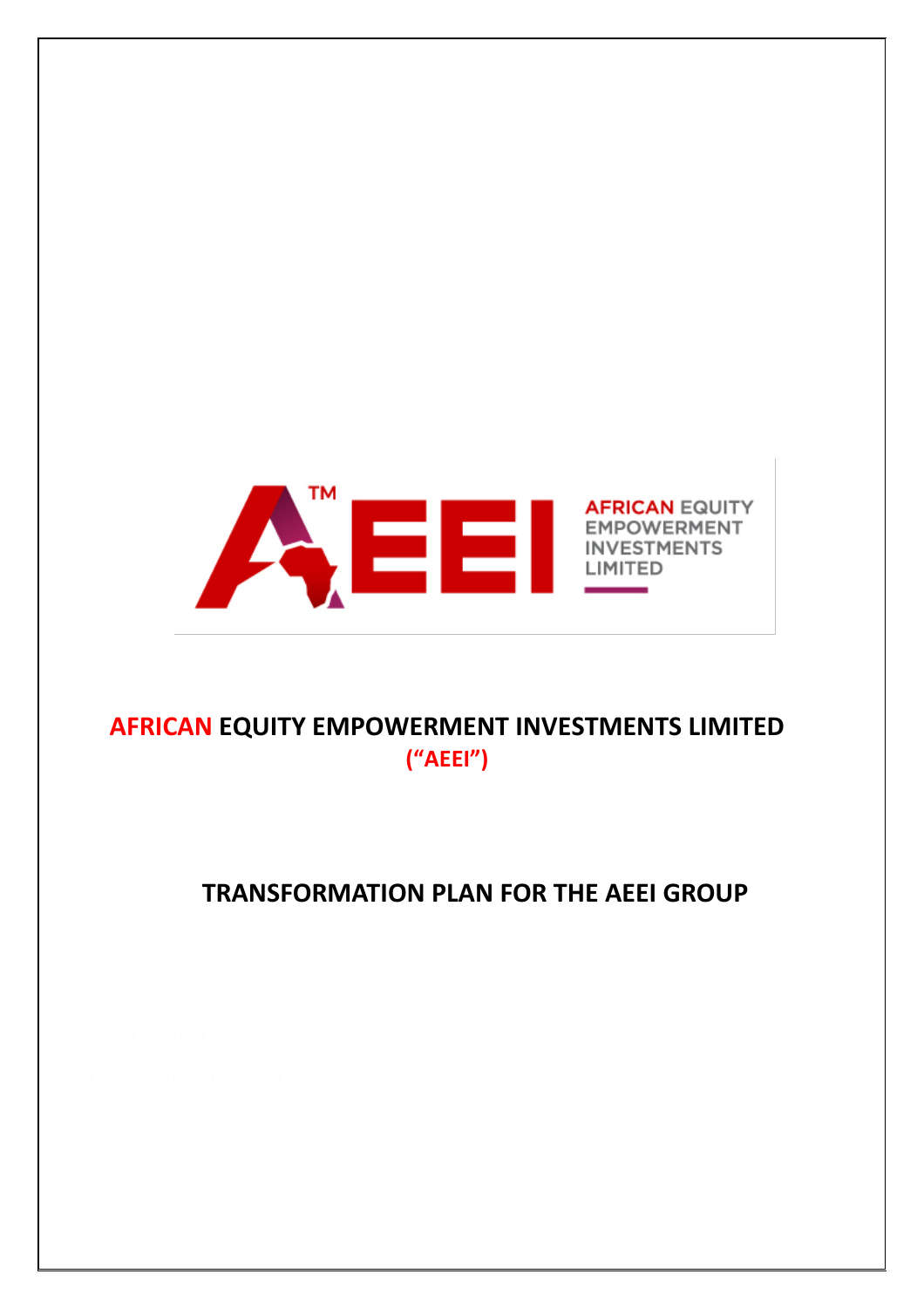## **CONTENTS**

#### **FOREWORD**

- 1. TRANSFORMATION OVERVIEW
- 2. OBJECTIVES OF TRANSFORMATION
- 3. TRANSFORMATION CHARTER
- 4. TRANSFORMATION PLAN (FRAMEWORK)
- 5. EXECUTION
- 6. ACTIONS AND IMPLEMENTATION PLANS
- 7. MONITORING, TRACKING, REVIEW AND REPORTING BACK
- 8. EMPLOYMENT EQUITY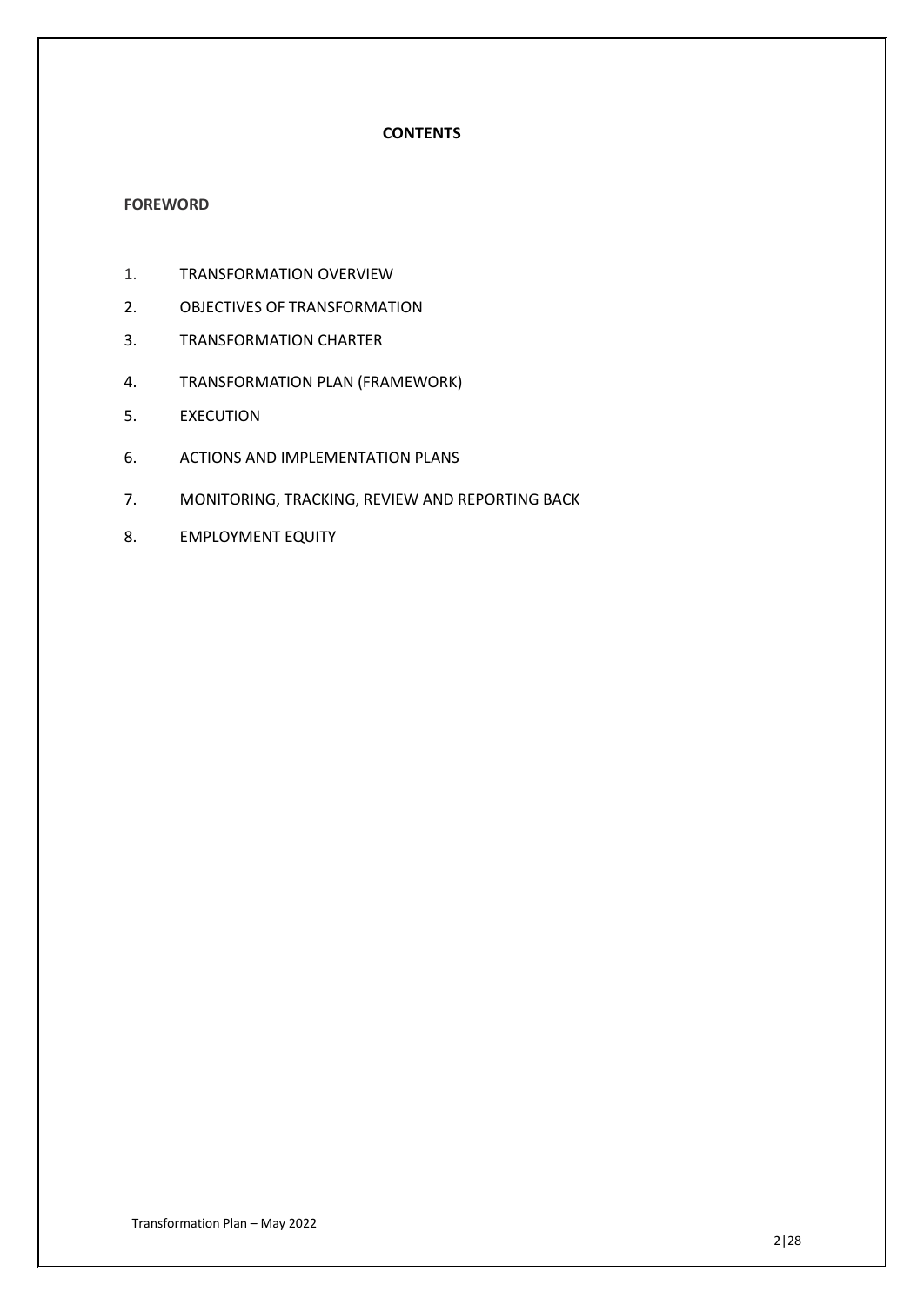#### **FOREWORD**

"Culture does not change because we desire to change it. Culture changes when the organization is transformed; the culture reflects the realities of people working together every day." *Frances Hesselbein*

#### **1. TRANSFORMATION OVERVIEW**

As a responsible employer, The AEEI Group adheres to all labour legislation and laws. The Group's employment equity policy affirms the commitment to equal opportunities relating to employee diversity and the achievement of employment equity.

As a Group, we believe in the development and empowerment of our staff and to enhance performance by "growing our employees". We recognise that today's best is the benchmark we must surpass tomorrow. The AEEI Group is committed to its shared values which include: people, accountability, integrity, commitment, stakeholders, respect and trust as well as investment.

### **2. TRANSFORMATION OBJECTIVES**

In today's rapidly changing business environment, organisations of all types need to undergo frequent transformation in order to remain competitive and meet the changing needs of their clients or customers.

We believe that effective transformation involves pursuing the organisation's fundamental purpose, within the context of its core values, in ways that effectively and optimally meet and reconcile the current needs of the target market and of key stakeholders.

The objectives of a transformation initiative must therefore always be defined in terms of adapting what the organization does, or how it achieves this, to realign the organisation with a changed external environment and optimise its ability to pursue its fundamental purpose.

Effective transformation involves pursuing the organisation's fundamental purpose, within the context of its core values, in ways that effectively and optimally meet and reconcile the current needs of the target market and of key stakeholders.

Strategic Transformation Objectives are concerned with realigning the organisation more effectively with the exact needs of its target market. This might be based, for example, on introducing a new product or service, or making changes in marketing or branding to appeal more effectively to customers.

Operational Performance Objectives are concerned with effectively balancing the needs of the market with the needs of other stakeholders, such as employees and shareholders. It is usually focused on improving either:

Transformation Plan – May 2022 2.1 efficiency, or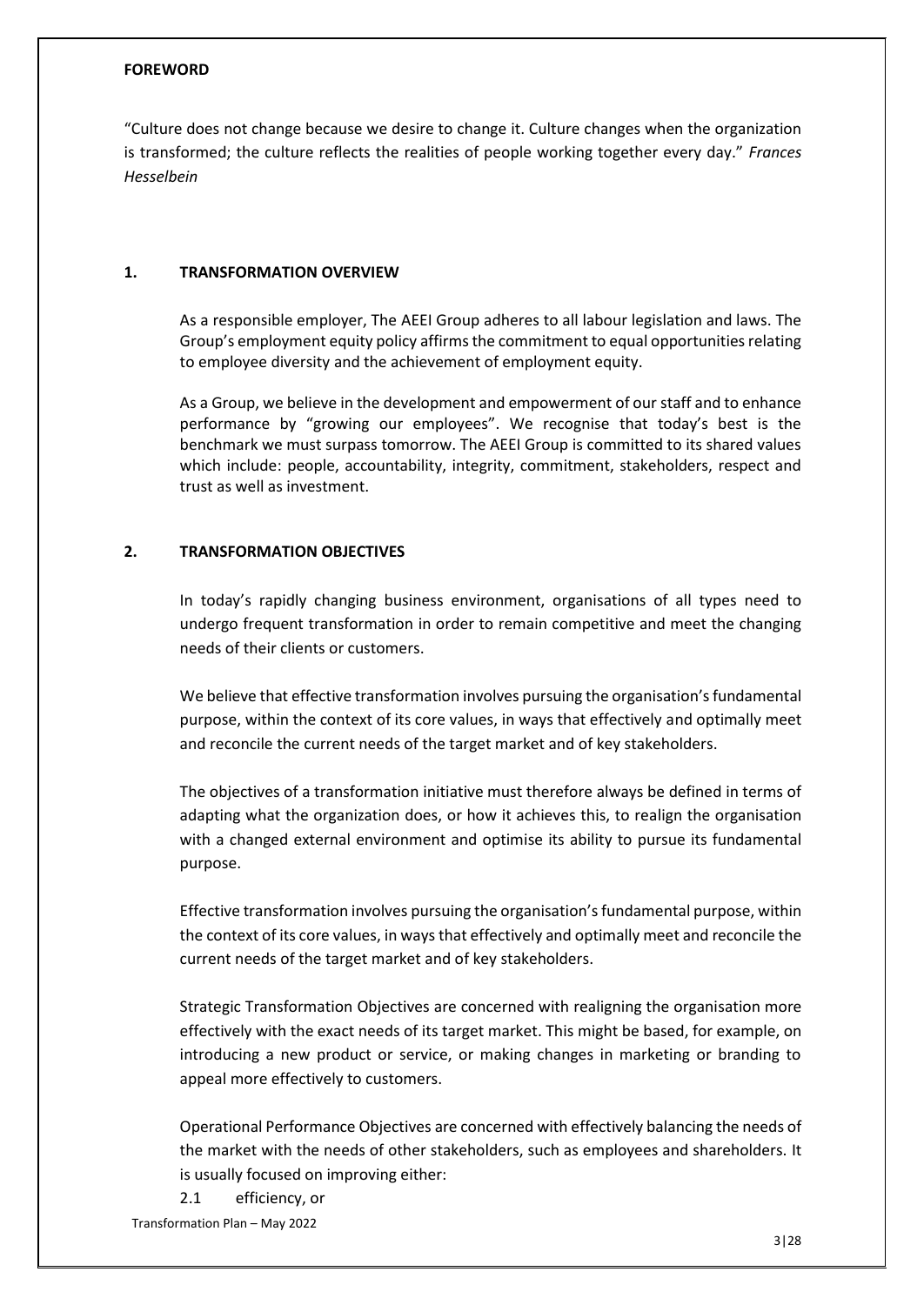2.2 cost-effectiveness and may involve changes to internal operations or the way that people interact within the organisation.

The overall process of setting transformation objectives should be a highly participative one, involving a range of key stakeholders in order to secure the knowledge and information necessary for determining what type of transformation is required. The main role of the organisational leadership is to facilitate and support the development of the transformation objectives through the organisation's employees, and to ensure that the corporate culture is supportive of this participative approach.

Securing the engagement of all key stakeholder groups with the transformation objectives is important for the success thereof. Effective communication of the objectives and their significance, as well as direct involvement of stakeholders in translating the objectives to their own areas of work is crucial.

### **3. TRANSFORMATION CHARTER**

The AEEI Group is committed to a continuous transformation process and adopted a Transformation Charter. The Transformation Charter will be revised from time to time to comply with changes in the social, natural and business environments.

#### 3.1 **MISSION**

To be the employer of choice in the market place.

#### 3.2 **VALUES**

We are committed to being:

**Authentic** - We believe in continuing our heritage of honesty, integrity and courageously doing the right thing. We strive to be one of the world's most successful companies, dedicated to winning through hard work and fair play.

**Accountable** – We take ownership for our business and our future. We establish ambitious goals for our businesses and ourselves and then stretch to exceed them. We feel personally responsible for achieving both our individual and team potential.

**Innovative** – Our founders established a culture that encouraged entrepreneurial spirit, experimentation in product development and creativity. We continue to be committed to new ideas that add value for our shareholders, stakeholders and partners. We recognize that today's best is the benchmark we must surpass tomorrow.

**Caring** – All this, plus truly respecting each other and caring for the communities where we live and work, makes our Group of companies a company people want to work for and do business with.

**Empowering** – as a group that drives transformation, we believe in the development and empowerment of our staff to enhance the performance of the group by "growing our timber".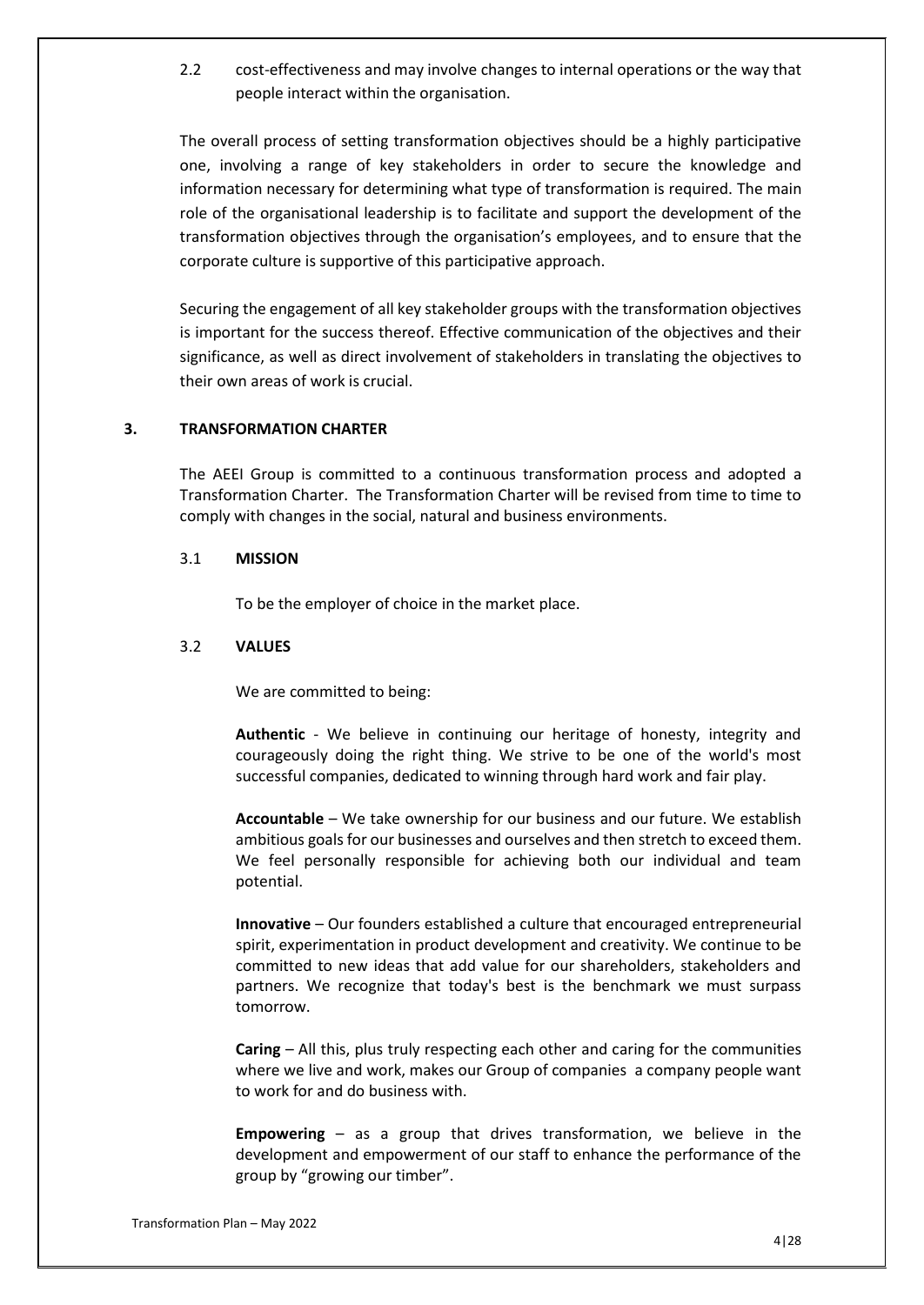## 3.3 **BROAD- BASED BLACK ECONOMIC EMPOWERMENT - CODES OF GOOD PRACTICE**

AEEI, as a black economic empowerment company supports the principle of transformation and must view its performance against the elements of Broadbased Black Empowerment Codes of Good Practice as set out by the Department of Trade and Industry as amended from time to time. The five elements must be monitored and reported on forms part of the goals and objectives.

| <b>BEE Category</b>  | <b>Element</b>                      | <b>Weight Points</b> |
|----------------------|-------------------------------------|----------------------|
| Direct empowerment   | Ownership                           | 25                   |
|                      | Management control                  | 19                   |
|                      | Skills development                  | 20 + 5 Bonus points  |
| Indirect empowerment | Enterprise and supplier development | 40 + 4 Bonus points  |
|                      | Socio-Economic development          |                      |
|                      | <b>Additional Y.E.S. Points</b>     |                      |
| TOTAL                |                                     | 109                  |

DTI Codes of Good Practice Scoring Elements

Transformation Plan – May 2022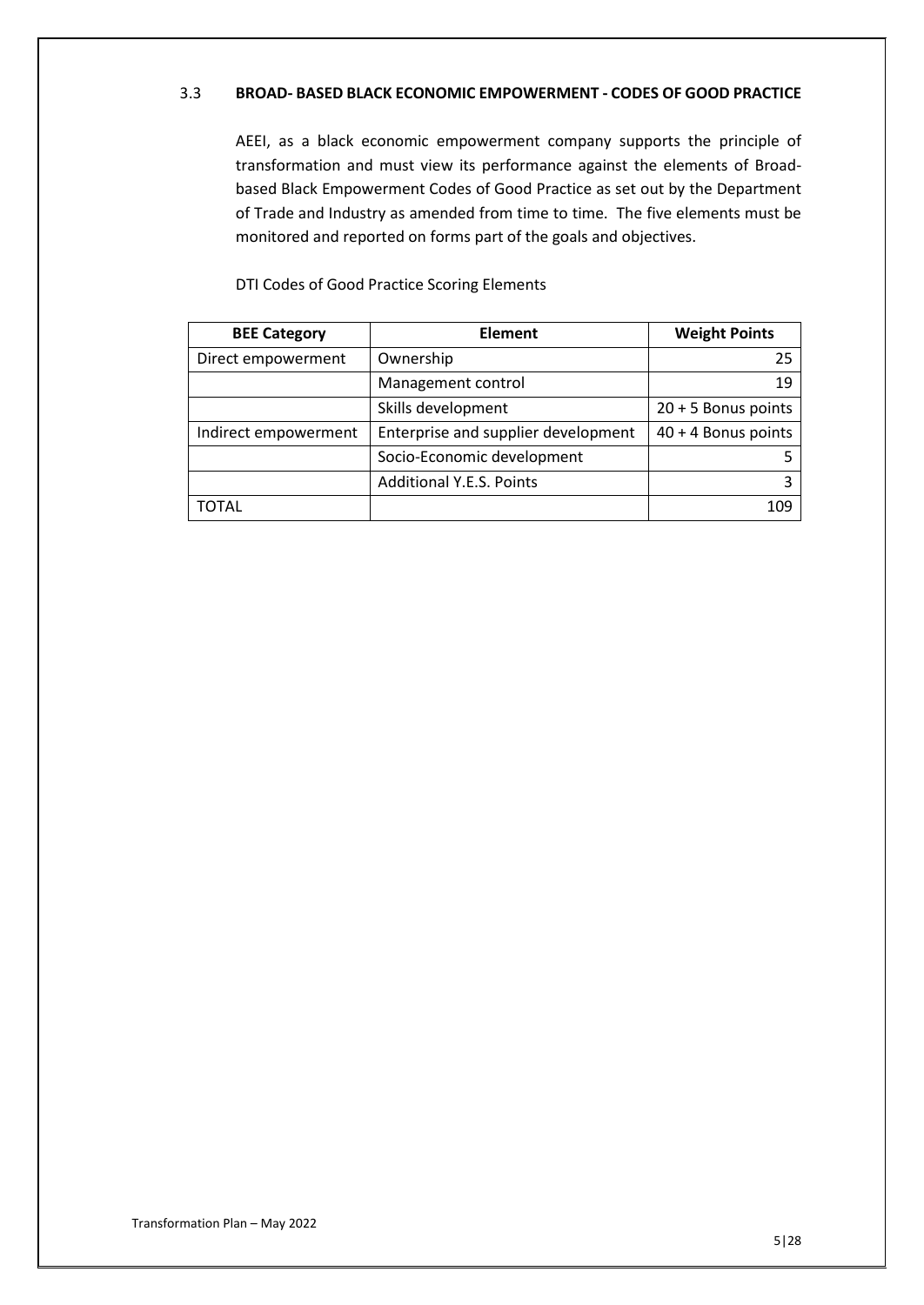# **4. TRANSFORMATION ACTION PLAN (Framework)**

#### **4.1 GOALS AND OBJECTIVES**

## **GOAL 1: Broad- Based Black Economic Empowerment - Codes of Good Practice**

To be read in conjunction with Goals 2, 3, 4, 8 and 11 below

| <b>Objectives</b>                 | <b>Strategy to Achieve</b>                                  | <b>Risks and Barriers</b>                     | 2022 | 2023 | 2024 | Responsible | <b>Comments</b> |
|-----------------------------------|-------------------------------------------------------------|-----------------------------------------------|------|------|------|-------------|-----------------|
|                                   |                                                             |                                               |      |      |      | Person      |                 |
| Work towards retaining Level 1    | 1. Ownership - measure and monitor                          | The inability to retain<br>1.                 |      |      |      | Exco        |                 |
| accreditation in terms of Broad-  | effective ownership of black people                         | ownership due to the                          |      |      |      | team/HR     |                 |
| <b>Based Black Economic</b>       |                                                             | company being listed.                         |      |      |      |             |                 |
| Empowerment in terms of the       | 2. Management control - measure                             |                                               |      |      |      |             |                 |
| Codes of Good Practice as set out | and monitor the effective control of                        | The challenge of training<br>$\vert 2. \vert$ |      |      |      |             |                 |
| by the Department of Trade and    | black people                                                | inexperienced employees and                   |      |      |      |             |                 |
| Industry                          |                                                             | accelerating growth could take                |      |      |      |             |                 |
|                                   |                                                             | longer than anticipated                       |      |      |      |             |                 |
|                                   |                                                             |                                               |      |      |      |             |                 |
|                                   | 3. Skills development - measure and                         | The inability to retain skills<br>3.          |      |      |      |             |                 |
|                                   | monitor the initiatives designed to                         | and accelerate the                            |      |      |      |             |                 |
|                                   | develop the competencies of black                           | development of employees to                   |      |      |      |             |                 |
|                                   | employees and black people                                  | achieve equitable                             |      |      |      |             |                 |
|                                   | internally and externally                                   | representation                                |      |      |      |             |                 |
|                                   |                                                             |                                               |      |      |      |             |                 |
|                                   | 4. Enterprise and supplier                                  |                                               |      |      |      |             |                 |
|                                   | development- measure and<br>monitor the extent to which the | Not all suppliers are able to<br>4.           |      |      |      |             |                 |
|                                   |                                                             | deliver goods and services                    |      |      |      |             |                 |
|                                   | company buys goods and services                             |                                               |      |      |      |             |                 |
|                                   | from empowering suppliers with                              |                                               |      |      |      |             |                 |
|                                   | various B-BBEE recognition levels as                        |                                               |      |      |      |             |                 |
|                                   | well as measure the extent to                               |                                               |      |      |      |             |                 |
|                                   | which the company carries out                               |                                               |      |      |      |             |                 |
|                                   | supplier development and                                    |                                               |      |      |      |             |                 |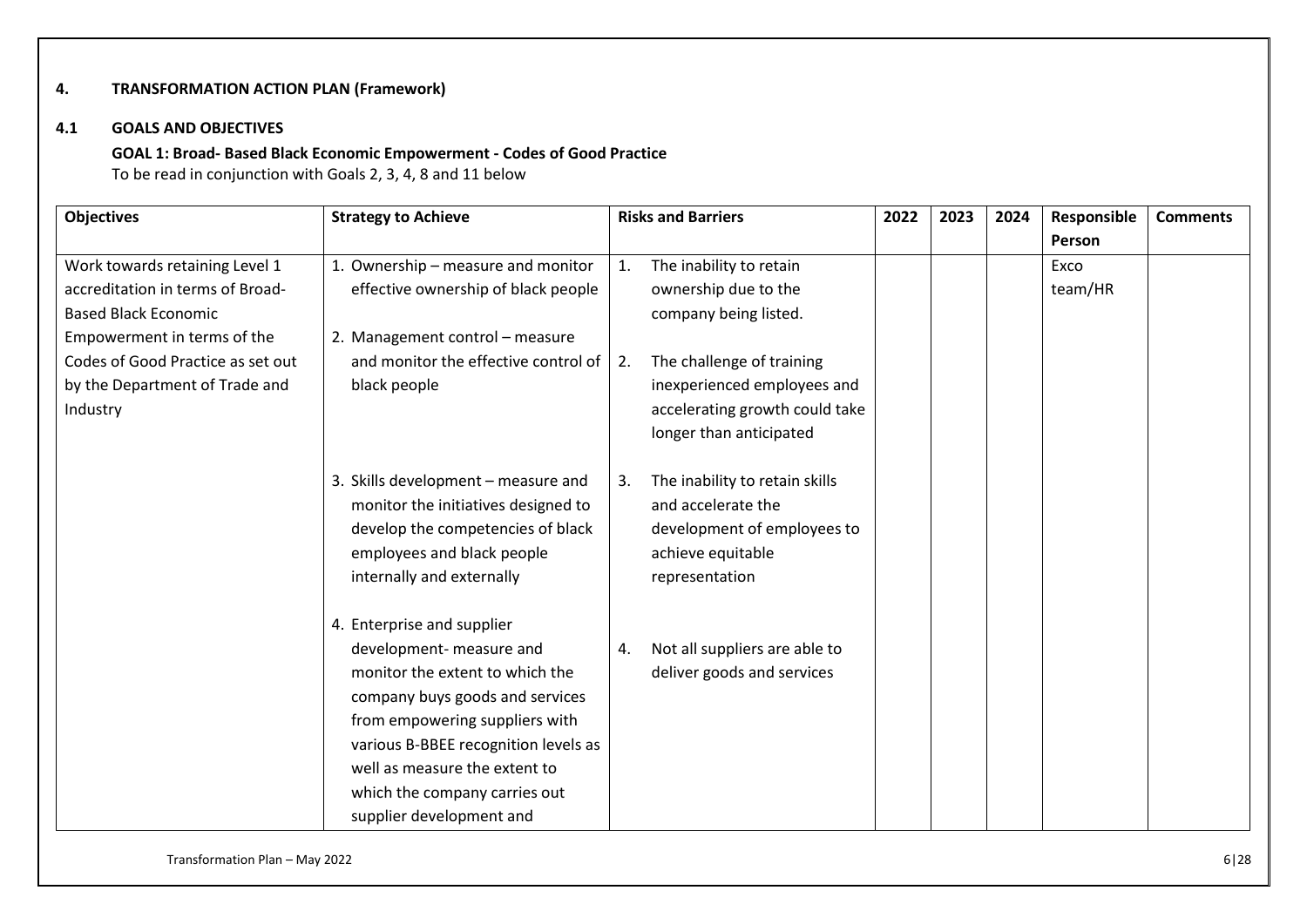| enterprise development initiatives  |                                                                                                                                                  |
|-------------------------------------|--------------------------------------------------------------------------------------------------------------------------------------------------|
| to assist and accelerate the growth |                                                                                                                                                  |
| and sustainability of black         |                                                                                                                                                  |
| enterprises and take corrective     |                                                                                                                                                  |
| action.                             |                                                                                                                                                  |
|                                     |                                                                                                                                                  |
| Socio-economic development -        |                                                                                                                                                  |
| measure the extent to which the     |                                                                                                                                                  |
| company carries out initiatives     |                                                                                                                                                  |
| that contribute towards             |                                                                                                                                                  |
|                                     |                                                                                                                                                  |
|                                     |                                                                                                                                                  |
|                                     |                                                                                                                                                  |
|                                     |                                                                                                                                                  |
|                                     | 5.<br>socioeconomic development or<br>specific initiatives that promote<br>access to the economy for black<br>people and take corrective action. |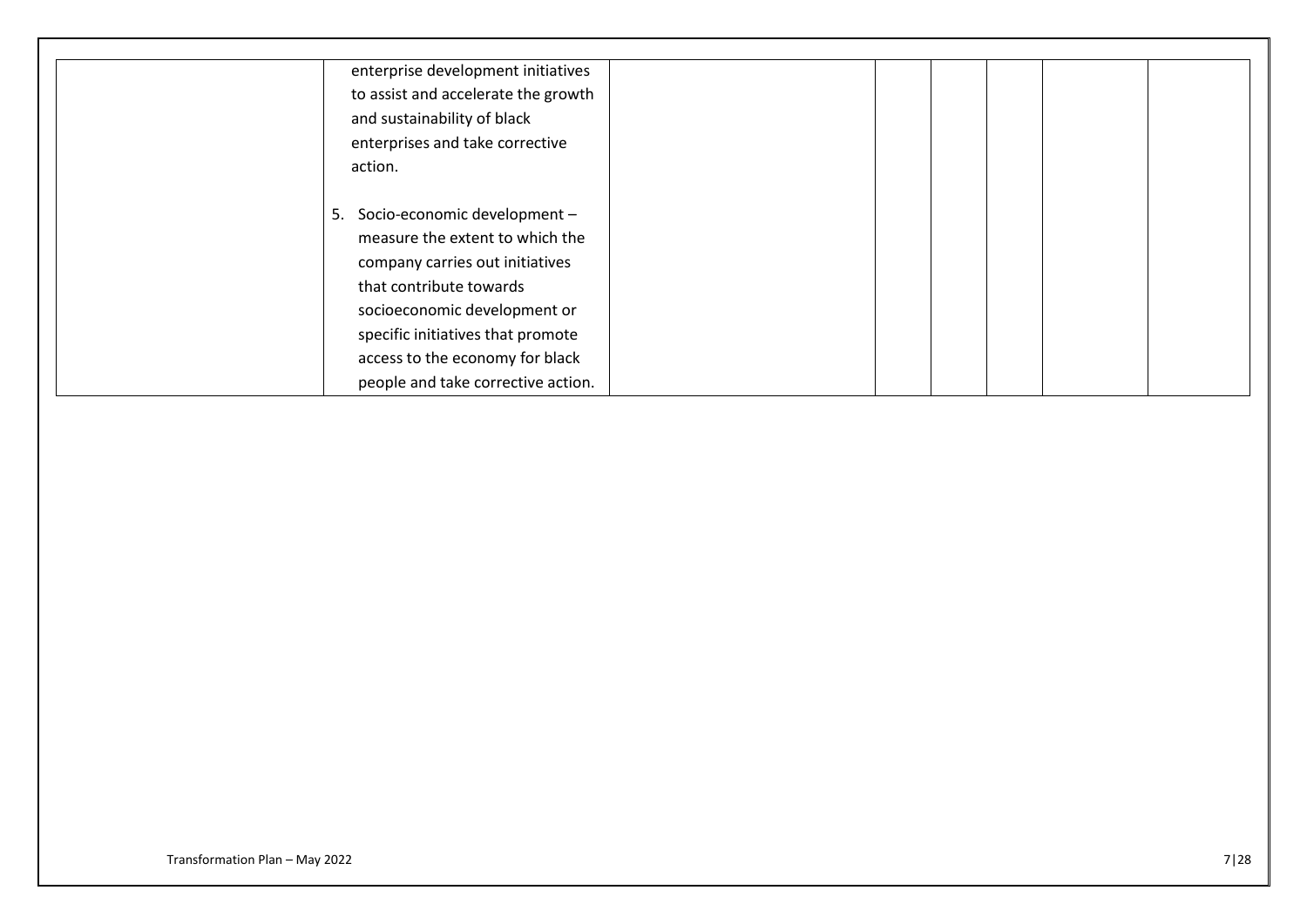# **Goal 2: The Employer of Choice**

| <b>Objectives</b>                                                                                                                                                                                                                                                                                                                                                                                                                                                                            | <b>Strategy to Achieve</b>                                                                                                                                                                                                                                                                                                                                                                                                                                                                                                                                                          | <b>Risk and Barriers</b>                                                                                                                                                                                                                                                                                   | 2022 | 2023 | 2024 | Responsible       | <b>Comments</b>                                            |
|----------------------------------------------------------------------------------------------------------------------------------------------------------------------------------------------------------------------------------------------------------------------------------------------------------------------------------------------------------------------------------------------------------------------------------------------------------------------------------------------|-------------------------------------------------------------------------------------------------------------------------------------------------------------------------------------------------------------------------------------------------------------------------------------------------------------------------------------------------------------------------------------------------------------------------------------------------------------------------------------------------------------------------------------------------------------------------------------|------------------------------------------------------------------------------------------------------------------------------------------------------------------------------------------------------------------------------------------------------------------------------------------------------------|------|------|------|-------------------|------------------------------------------------------------|
| To create and nurture a working<br>environment and a corporate<br>culture that together attract and<br>retain the best talent and skills; to<br>redress residual inequalities with<br>regard to race, gender and disability<br>in accordance with our Employment<br>Equity Plan, and accelerate the<br>development and retention of a<br>diverse pool of skilled employees in<br>order to achieve equitable<br>representation in all occupational<br>categories and levels of<br>employment. | To establish or revise, implement<br>1.<br>and measure fair and effective<br>policies and best practice for:<br>➤<br><b>Employment Equity</b><br>management<br>$\blacktriangleright$<br><b>Employee Diversity</b><br>$\blacktriangleright$<br>Performance management<br>Skills and behavioral training<br>➤<br>and development<br>➤<br>Support, coaching,<br>mentoring and counseling<br>Ethics and conduct<br>≻<br>➤<br>Communication and public<br>relation<br>⋗<br>Change management<br>To assign the appropriate<br>2.<br>leadership and functional<br>resources to these human | Maintaining Level 1 BEE<br>1.<br>accreditation.<br>The inability to retain<br>2.<br>skills and the retention<br>of high-caliber<br>employees.<br>3.<br>The inability to recruit<br>skilled employees and<br>the challenge of<br>training inexperienced<br>employees could take<br>longer than anticipated. |      |      |      | Person<br>Exco/HR | <b>SET</b><br>Committee,<br>Transformation<br>Committee/HR |
|                                                                                                                                                                                                                                                                                                                                                                                                                                                                                              | resources and corporate<br>development objectives.<br>To comply with broad-based black<br>3.<br>economic empowerment and<br>equity legislation and charters<br>To build the confidence of<br>4.<br>employees, prospective                                                                                                                                                                                                                                                                                                                                                           |                                                                                                                                                                                                                                                                                                            |      |      |      |                   |                                                            |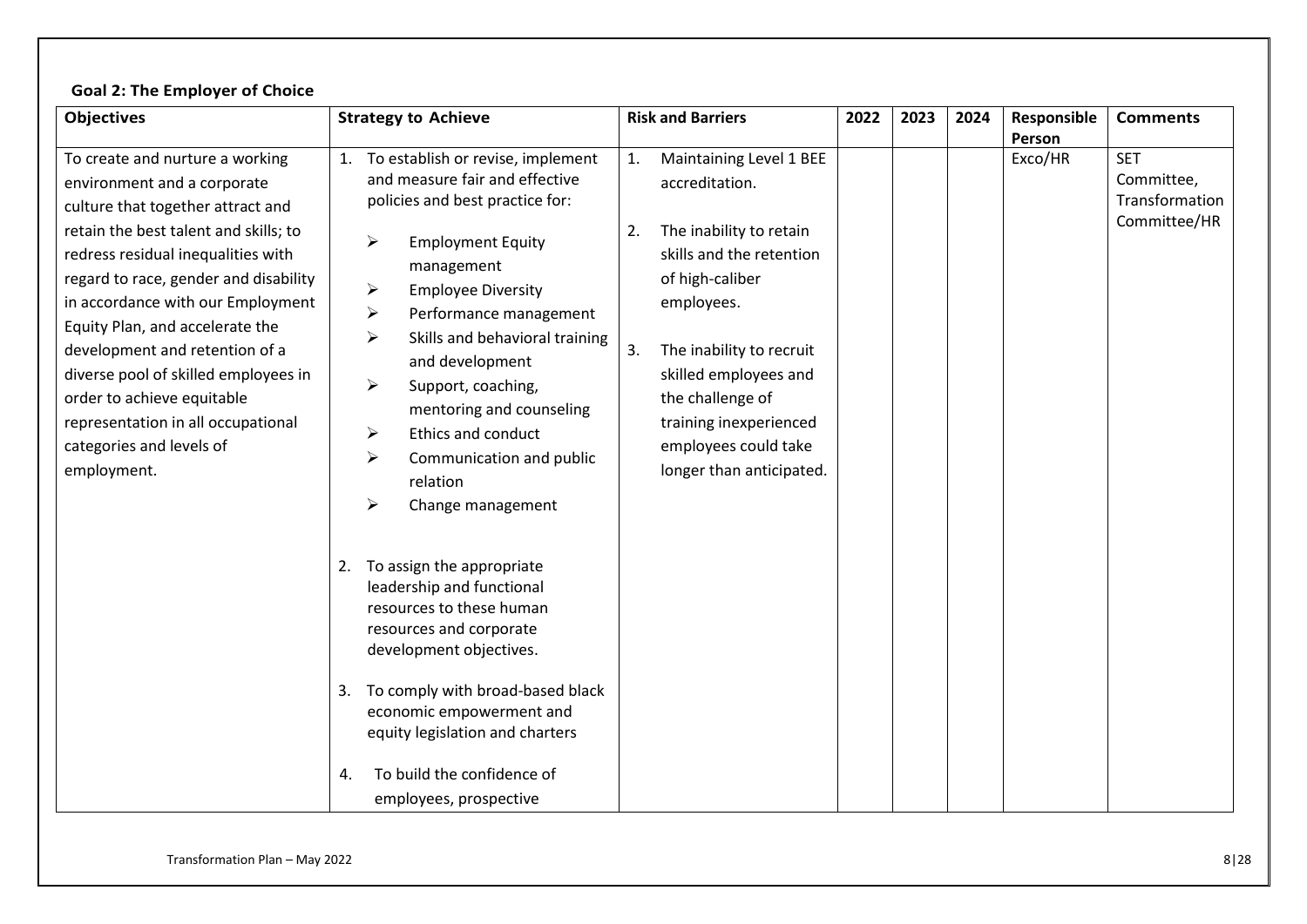|    | employees, shareholders and       |
|----|-----------------------------------|
|    | other stakeholders.               |
|    |                                   |
| 5. | To develop and apply measurable   |
|    | targets and criteria, and to      |
|    | evaluate and monitor progress.    |
|    |                                   |
| 6. | To communicate effectively        |
|    | about progress in transformation  |
|    | both internally and externally    |
|    |                                   |
| 7. |                                   |
|    | To make the company the           |
|    | employer of choice in our         |
|    | industry and in particular, South |
|    | Africa in general.                |
|    |                                   |
| 8. | To promote and value a culture    |
|    | of ethics, integrity and          |
|    | commitment to the company         |
|    | values and principles.            |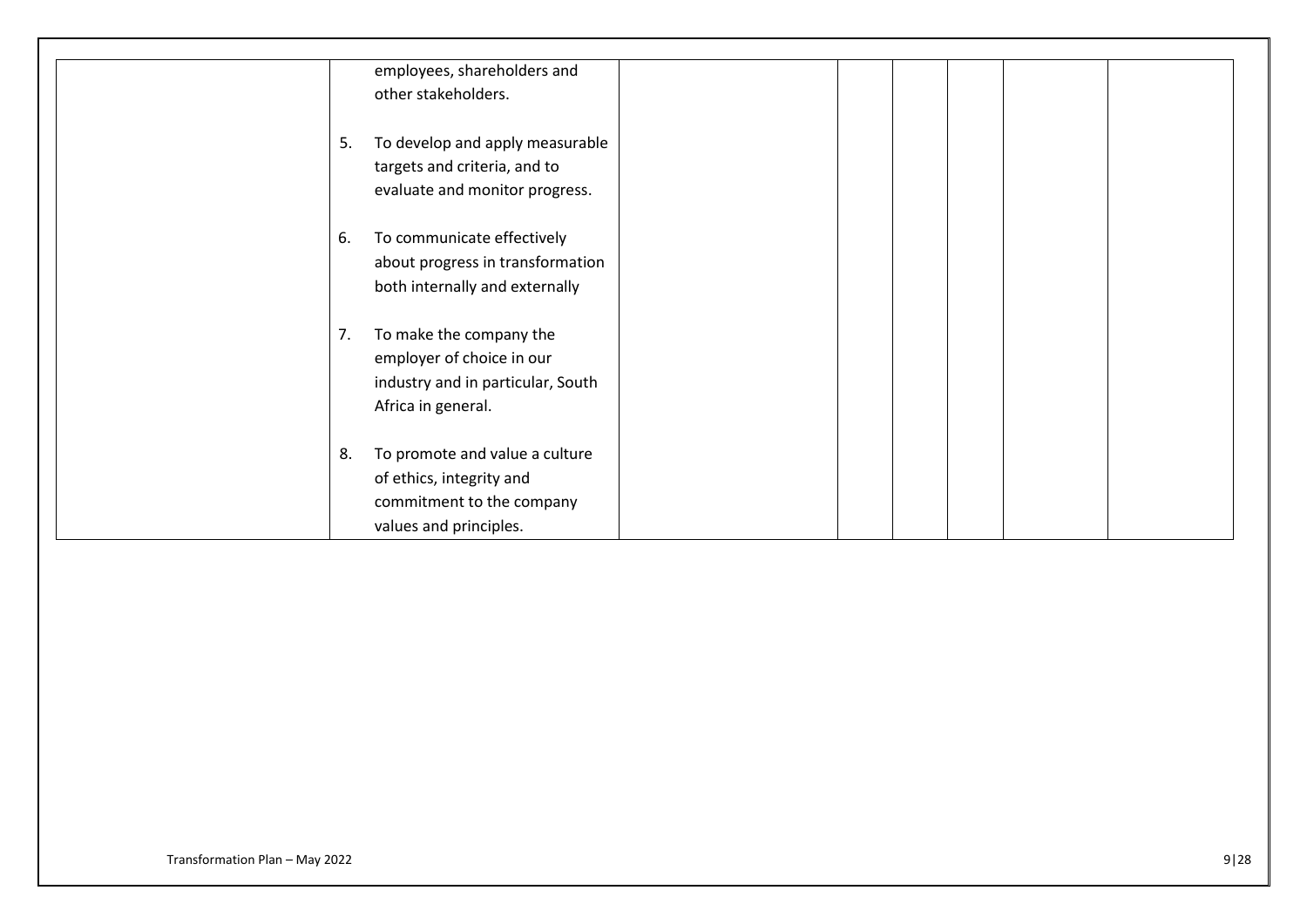# **Goal 3: Diversity**

| <b>Objectives</b>                                                                                                                                                                                                                                                                                                                                                                                                  | <b>Strategy to Achieve</b>                                                                                                                                                                                                                                                                                                                                                                                                                                                                                                                                                                                                                                                                                                                                                                                               | <b>Risk and Barriers</b>                                                                                                                                                                                                                                                                     | 2022 | 2023 | 2024 | Responsibl<br>e Person | <b>Comments</b>                                                                                                                                                                                                       |
|--------------------------------------------------------------------------------------------------------------------------------------------------------------------------------------------------------------------------------------------------------------------------------------------------------------------------------------------------------------------------------------------------------------------|--------------------------------------------------------------------------------------------------------------------------------------------------------------------------------------------------------------------------------------------------------------------------------------------------------------------------------------------------------------------------------------------------------------------------------------------------------------------------------------------------------------------------------------------------------------------------------------------------------------------------------------------------------------------------------------------------------------------------------------------------------------------------------------------------------------------------|----------------------------------------------------------------------------------------------------------------------------------------------------------------------------------------------------------------------------------------------------------------------------------------------|------|------|------|------------------------|-----------------------------------------------------------------------------------------------------------------------------------------------------------------------------------------------------------------------|
| 1. To value all people who<br>make up the diverse<br>population of South<br>Africa, and to accelerate<br>and cultivate an<br>environment where<br>diversity is valued and<br>prospers.<br>The company believes in<br>2.<br>gender diversity at levels<br>to maximize opportunities<br>to achieve its business<br>goals through an informed<br>understanding of the<br>diverse environments in<br>which we operate. | To redress any residual inequalities with<br>1.<br>regard to race, gender, disability,<br>generation group and culture in the<br>employee base.<br>To formulate fair diversity policies and<br>2.<br>practices.<br>To make the diversity and integrated,<br>3.<br>ongoing and measurable strategy.<br>To actively support and encourage<br>4.<br>representation in the composition of<br>committees and management.<br>To provide opportunities for employees<br>5.<br>to explore, understand and appreciate<br>diverse cultures, cultures and beliefs.<br>To link diversity to recruitment,<br>6.<br>development and retention strategies.<br>To develop and apply measurable<br>7.<br>diversity targets and criteria and to<br>evaluate and monitor progress.<br>To link diversity to performance<br>8.<br>management. | 1. Ensuring that the EEP is<br>adhered to when<br>recruiting.<br>Due to the COVID-19<br>2.<br>pandemic in 2020 and<br>2021, not many positions<br>were filled - to be<br>reviewed.<br>Supplier diversity- not<br>3.<br>many companies are able<br>to provide services to a<br>listed entity. |      |      |      | <b>HR</b>              | Diversity of<br>women at all<br>levels in the<br>business needs to<br>be reviewed<br>including people<br>with disabilities.<br>Not many women<br>hold executive<br>positions or<br>senior<br>management<br>positions. |

Transformation Plan – May 2022 10|28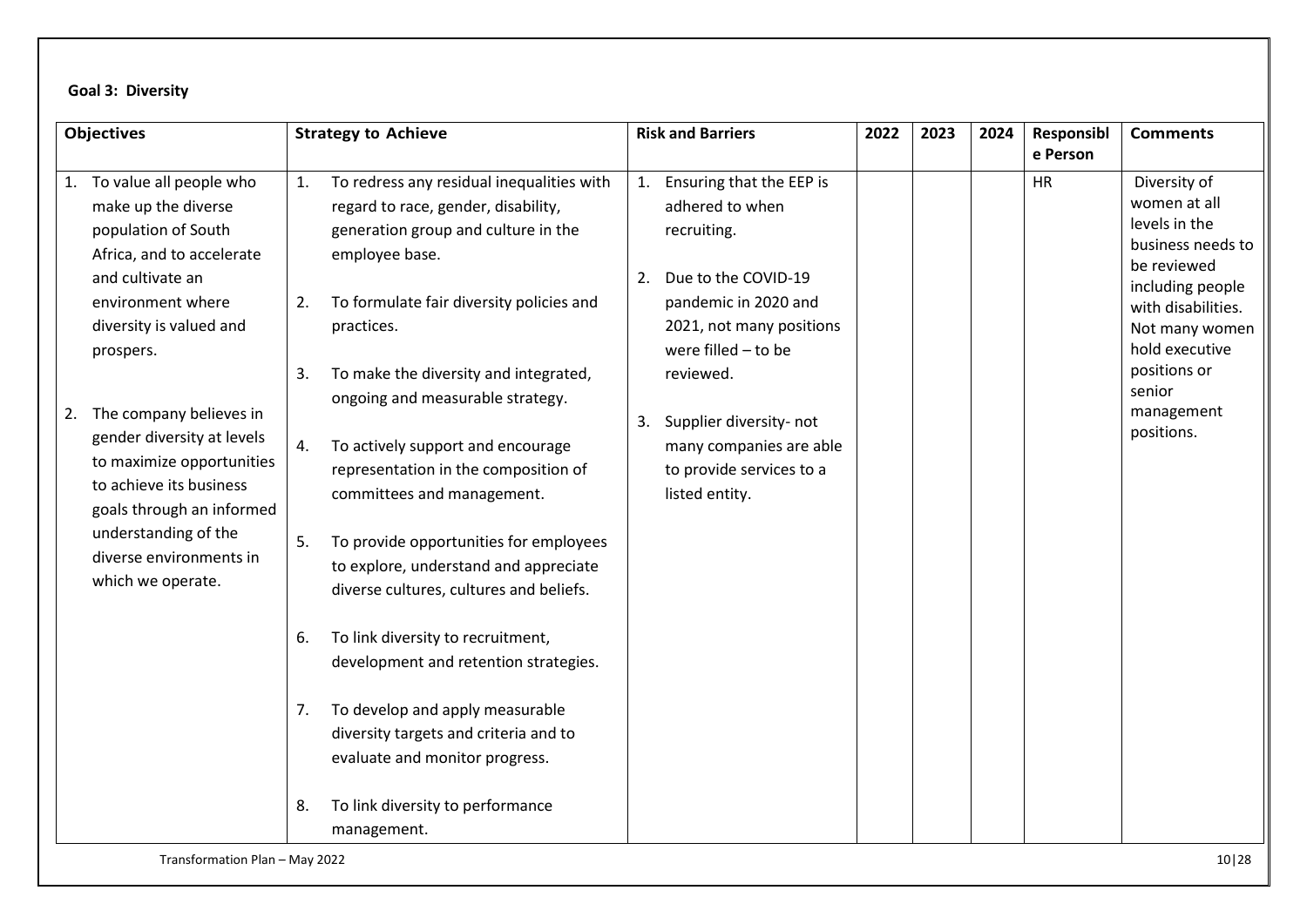| To communicate effectively about<br>9.<br>progress in diversity both internally and<br>externally.                                                                                     |
|----------------------------------------------------------------------------------------------------------------------------------------------------------------------------------------|
| 10. To actively prohibit by policy and<br>practice any form of discrimination or<br>intolerance with regard to: Gender<br>Race<br>Age<br>Culture<br>Language<br>Religion<br>Disability |
| 11. To introduce a social integration and<br>interaction programme between groups<br>and levels in the company.                                                                        |
| 12. To conduct, wherever necessary, cultural<br>surveys which measure and monitor<br>diversity and transformation.                                                                     |
| 13. To develop and promote disabled, black<br>and female role models.                                                                                                                  |
| 14. To develop a programme to recruit, train<br>and retain disabled persons at all levels.                                                                                             |
| 15. To comply with broad - based black<br>economic empowerment and equity<br>legislation and charters as well as the                                                                   |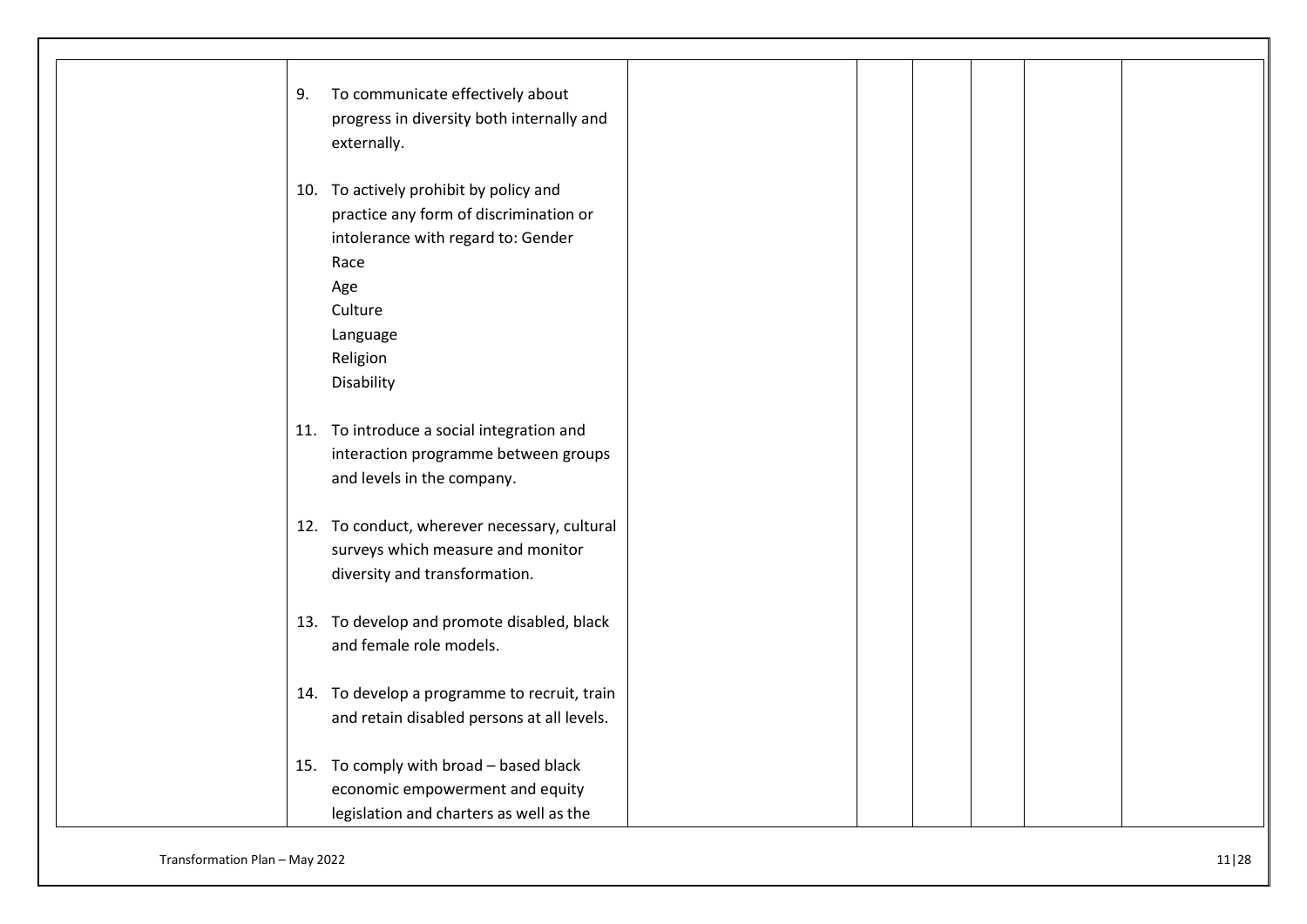|     | Group's diversity philosophy The Group       |  |  |
|-----|----------------------------------------------|--|--|
|     | is committed to transformation and           |  |  |
|     | cultural diversity aligned to the principles |  |  |
|     | enshrined in SA Constitution.                |  |  |
|     |                                              |  |  |
|     | 16. The company views transformation as a    |  |  |
|     | business imperative and is committed to      |  |  |
|     | implementation of employment equity.         |  |  |
|     |                                              |  |  |
| 17. | The company promotes an inclusive            |  |  |
|     | culture that values diversity in the         |  |  |
|     | workplace.                                   |  |  |
|     |                                              |  |  |
| 18. | We subscribe to the principles of            |  |  |
|     | employment equity and affirmative            |  |  |
|     | action in the belief that the                |  |  |
|     | development of its people is a moral         |  |  |
|     | obligation as well as an investment in       |  |  |
|     | the sustainability of the Group.             |  |  |
|     | Recruitment, employment and                  |  |  |
|     | remuneration will be based on                |  |  |
|     | suitability for the work to be performed,    |  |  |
|     | measured against the excellent               |  |  |
|     | standards to which the Group aspires,        |  |  |
|     | and reward will be fair and adequate.        |  |  |
|     |                                              |  |  |
|     |                                              |  |  |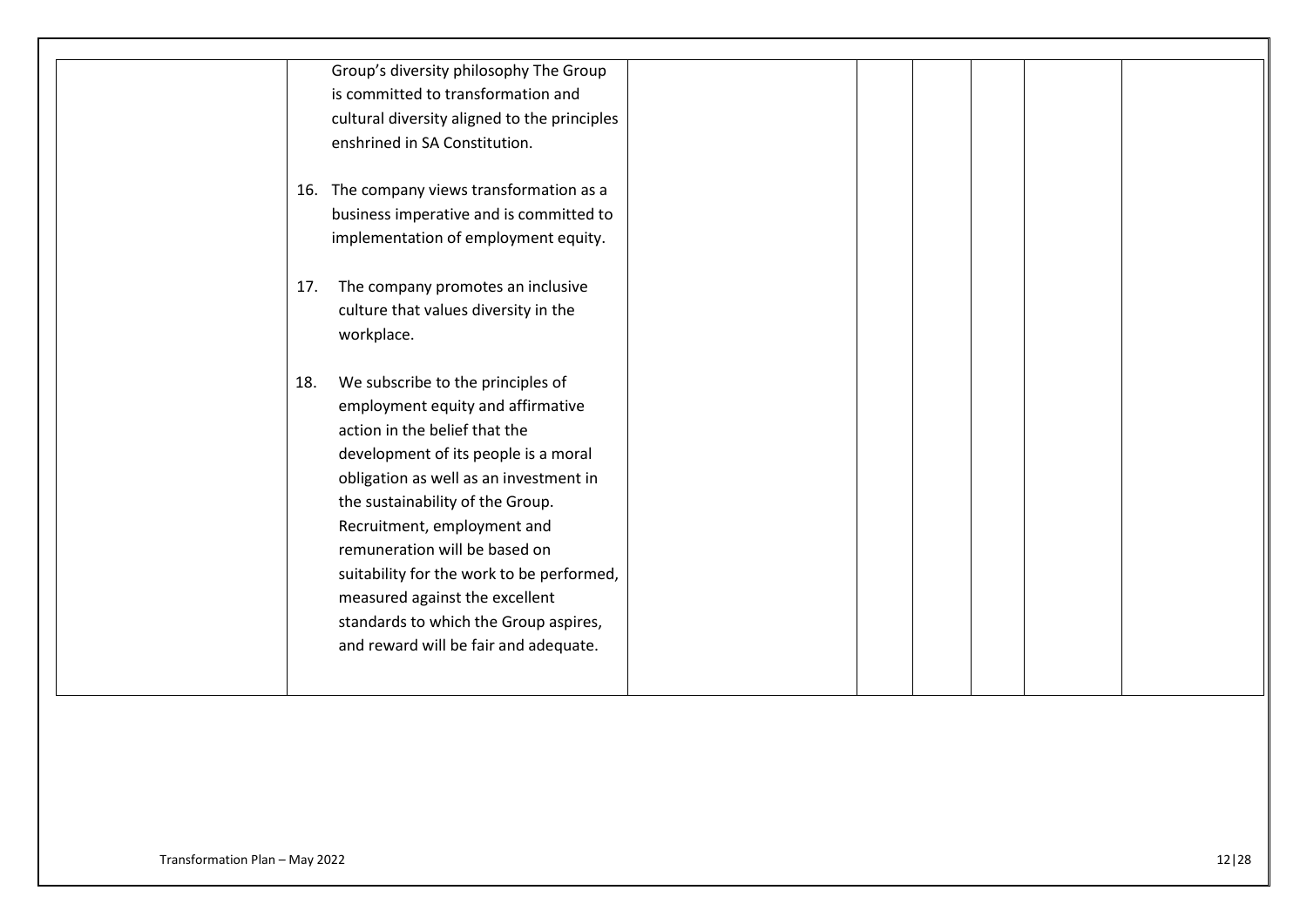# **Goal 4: Leadership and Management**

| <b>Objectives</b>                                                                                                                                                                                                                                                 | <b>Strategy to Achievers</b>                                                                                                                                                                                                                                                                                                                    | <b>Barriers and Risk</b>                                                                                                                                                                                            | 2022 | 2023 | 2024 | Responsible<br>Person | <b>Comments</b>                                                                                                                                                                         |
|-------------------------------------------------------------------------------------------------------------------------------------------------------------------------------------------------------------------------------------------------------------------|-------------------------------------------------------------------------------------------------------------------------------------------------------------------------------------------------------------------------------------------------------------------------------------------------------------------------------------------------|---------------------------------------------------------------------------------------------------------------------------------------------------------------------------------------------------------------------|------|------|------|-----------------------|-----------------------------------------------------------------------------------------------------------------------------------------------------------------------------------------|
| To ensure that, employees who<br>manage and lead broadly reflect<br>the diverse profile of the South<br>African and African populations<br>and that they are appropriately<br>empowered and skilled to manage<br>the company towards its strategic<br>objectives. | To recruit leaders at all levels<br>1.<br>appropriately qualified in<br>leadership, diversity and other<br>essential management skills,<br>compatible ethics, principles and<br>culture.<br>To empower all managers and<br>2.<br>team leaders in all aspects of<br>leadership by providing<br>appropriate training, guidance and<br>counseling. | 1.<br>Strengthening<br>the recruitment<br>process to assist<br>in attracting a<br>wide range of<br>candidates and<br>ensure that our<br>internal<br>structures are<br>really to upskill<br>staff where<br>required. |      |      |      | HR/EXEC               | 1. Upskill female<br>representation<br>at Senior and<br>middle<br>management<br>level.<br>2. Upskill female<br>representation at<br>semi-skilled and<br>skilled level<br>3. Incorporate |
|                                                                                                                                                                                                                                                                   | To incorporate diversity<br>3.<br>management and employment<br>equity into managers and key<br>performance indicators.<br>To identify, train and empower<br>4.                                                                                                                                                                                  | 2.<br>Review and<br>upskill female<br>representation at<br>senior and middle<br>management<br>level.                                                                                                                |      |      |      |                       | diversity<br>management<br>and employment<br>equity into<br>managers and<br>key performance<br>indicators.                                                                              |
|                                                                                                                                                                                                                                                                   | leaders with skills that equip them<br>to support the implementation of<br>transformation strategy<br>To equip managers, leaders and<br>5.<br>team members to take and display<br>accountability in areas of<br>responsibility                                                                                                                  | Upskill semi-<br>3.<br>skilled and skilled<br>employees when<br>the opportunity<br>arises.                                                                                                                          |      |      |      |                       |                                                                                                                                                                                         |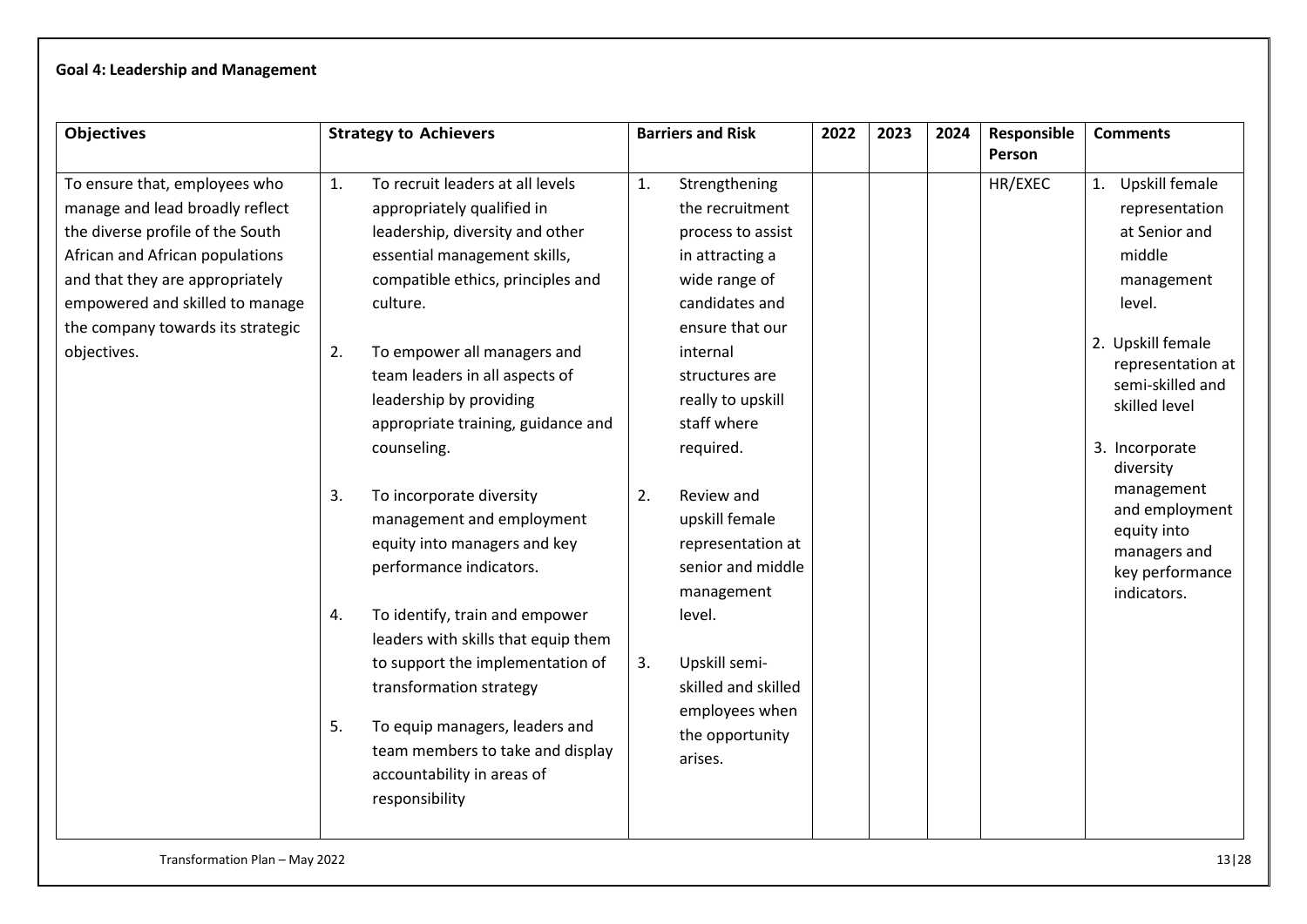| 6. | To develop and apply measurable         |  |
|----|-----------------------------------------|--|
|    | management and leadership               |  |
|    | targets and criteria and to evaluate    |  |
|    | and monitor progress                    |  |
| 7. | To communicate effectively with         |  |
|    | employees and other stakeholders        |  |
|    | about progress in leadership and        |  |
|    | management                              |  |
| 8. | To ensure that managers are             |  |
|    | appropriately authorized and            |  |
|    | empowered to lead and to ensure         |  |
|    | that their authority and the            |  |
|    | management structures and               |  |
|    | processes are respected by all          |  |
| 9. | To ensure that appropriate levels       |  |
|    | of management in the company            |  |
|    | meet at appropriate intervals to        |  |
|    | review the execution of the overall     |  |
|    | structure and goals                     |  |
|    |                                         |  |
|    | To comply with broad-based black<br>10. |  |
|    | economic empowerment and                |  |
|    | equity legislation and charters as      |  |
|    | well as the company's philosophy.       |  |
|    |                                         |  |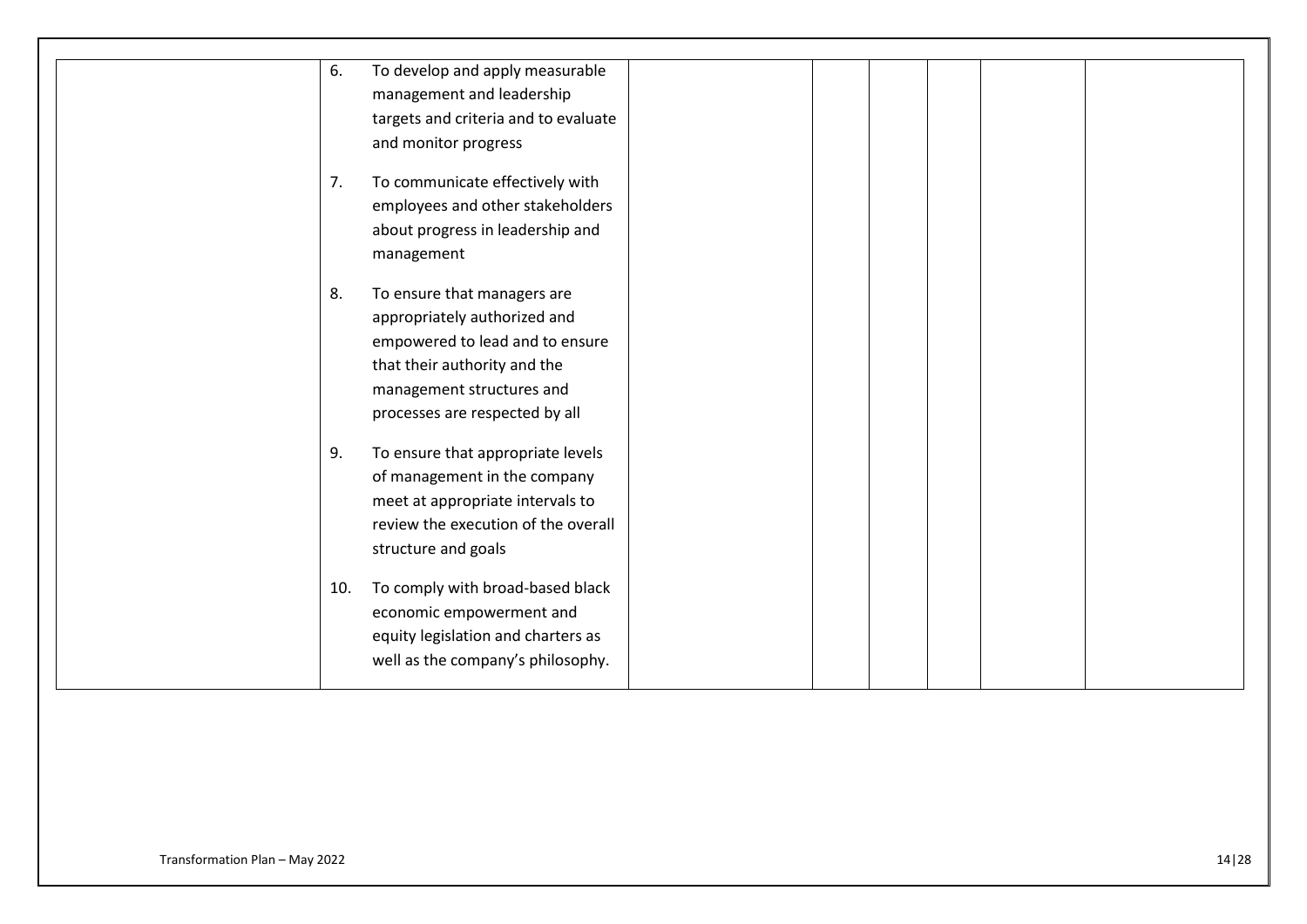# **Goal 5: Economic sustainability**

| <b>Objectives</b>                                  |                | <b>Strategy to Achievers</b>                                                                                                                                                                                                                                                |            | <b>Barriers and Risk</b>                                                                                                                                                                                                                                                                                 | 2022 | 2023 | 2024 | Responsible<br>Person | <b>Comments</b> |
|----------------------------------------------------|----------------|-----------------------------------------------------------------------------------------------------------------------------------------------------------------------------------------------------------------------------------------------------------------------------|------------|----------------------------------------------------------------------------------------------------------------------------------------------------------------------------------------------------------------------------------------------------------------------------------------------------------|------|------|------|-----------------------|-----------------|
| To create long term sustainable<br>economic value. | 1.<br>2.<br>3. | To deliver sustainable returns for<br>stakeholders<br>To invest in our people thereby<br>ensuring sustainable and<br>renewable source of competitive<br>advantage<br>Combine insights and innovation to<br>create economic value with our<br>brands, products and offerings | 11.<br>13. | Limited access to<br>funding may slow<br>down the ability to<br>capitalize on<br>various growth<br>initiatives<br>Debtor's recovery<br>or late payments<br>from public<br>customers could<br>create liquidity<br>risk.<br>Exchange rate<br>volatility may have<br>both a negative<br>and positive effect |      |      |      | VD/JVW/<br>Damien     |                 |
|                                                    |                |                                                                                                                                                                                                                                                                             |            | on performance of<br>the businesses.                                                                                                                                                                                                                                                                     |      |      |      |                       |                 |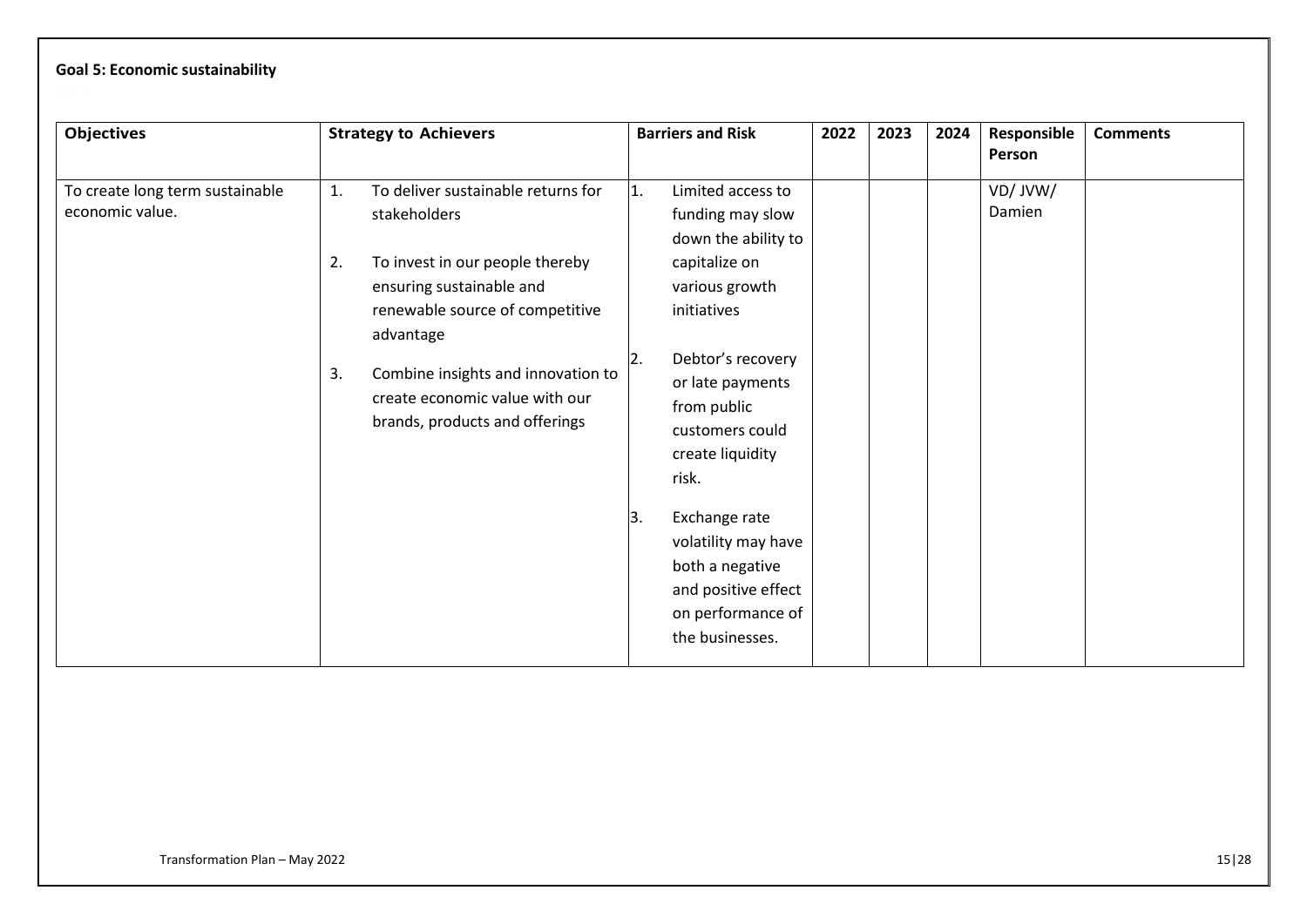# **Goal 6: Environmental sustainability- Brands and practices**

| <b>Objectives</b> |                                                                                                                                                                                                                                          | <b>Strategy to Achieve</b> |                                                                                                                                                                                                                                               |    | <b>Barriers and Risk</b>                                                                                                     | 2022 | 2023 | 2024 | Responsible<br>Person | <b>Comments</b>                                      |
|-------------------|------------------------------------------------------------------------------------------------------------------------------------------------------------------------------------------------------------------------------------------|----------------------------|-----------------------------------------------------------------------------------------------------------------------------------------------------------------------------------------------------------------------------------------------|----|------------------------------------------------------------------------------------------------------------------------------|------|------|------|-----------------------|------------------------------------------------------|
|                   | 1. Create sustainable brand<br>value for company.                                                                                                                                                                                        | 1.                         | To improve the environmental<br>impact of our products.                                                                                                                                                                                       | 1. | Compliance with<br>regulatory and<br>legislative                                                                             |      |      |      | VD/JVW                | Implement and<br>follow-through on<br>Sustainability |
| 2.                | The Group is fully<br>committed to and conscious<br>of the necessity for<br>environmentally sound<br>practices. The fishing<br>division has identified<br>monitoring and measuring                                                       | 2.<br>3.<br>4.             | To engage and help customers and<br>consumers in sustainability<br>To reach targets from brands with<br>improved environmental impact<br>To assist our suppliers                                                                              |    | requirements requires<br>the Group to keep<br>abreast of changes<br>failing could have a<br>reputational impact<br>and fine. |      |      |      |                       | reporting and<br>monitoring                          |
|                   | programmes to further<br>increase its environmental<br>accountability.                                                                                                                                                                   | 5.                         | Create awareness around<br>sustainability, pollution, water, air<br>and other.                                                                                                                                                                |    | 2. Industry regulations<br>can have an impact on<br>the business                                                             |      |      |      |                       |                                                      |
| 3.                | The Group acknowledges its<br>responsibility to all<br>employees and the public<br>for compliance with<br>environmental standards. It<br>has established policies,<br>identified standards and<br>determined regulatory<br>requirements. | 6.<br>7.                   | Systems to support and measure<br>such behavior have been<br>implemented across the group.<br>The focus is on limiting<br>environmental risks in relation to the<br>production processes to the<br>minimum and managing these<br>effectively. |    | performance.                                                                                                                 |      |      |      |                       |                                                      |
| 4.                | The Group strives to ensure<br>that the best practices are<br>being applied in respect of<br>environmental management                                                                                                                    | 8.                         | Pollution prevention measures are in<br>place, with proper monitoring and<br>reporting take place at unit and<br>divisional level.                                                                                                            |    |                                                                                                                              |      |      |      |                       |                                                      |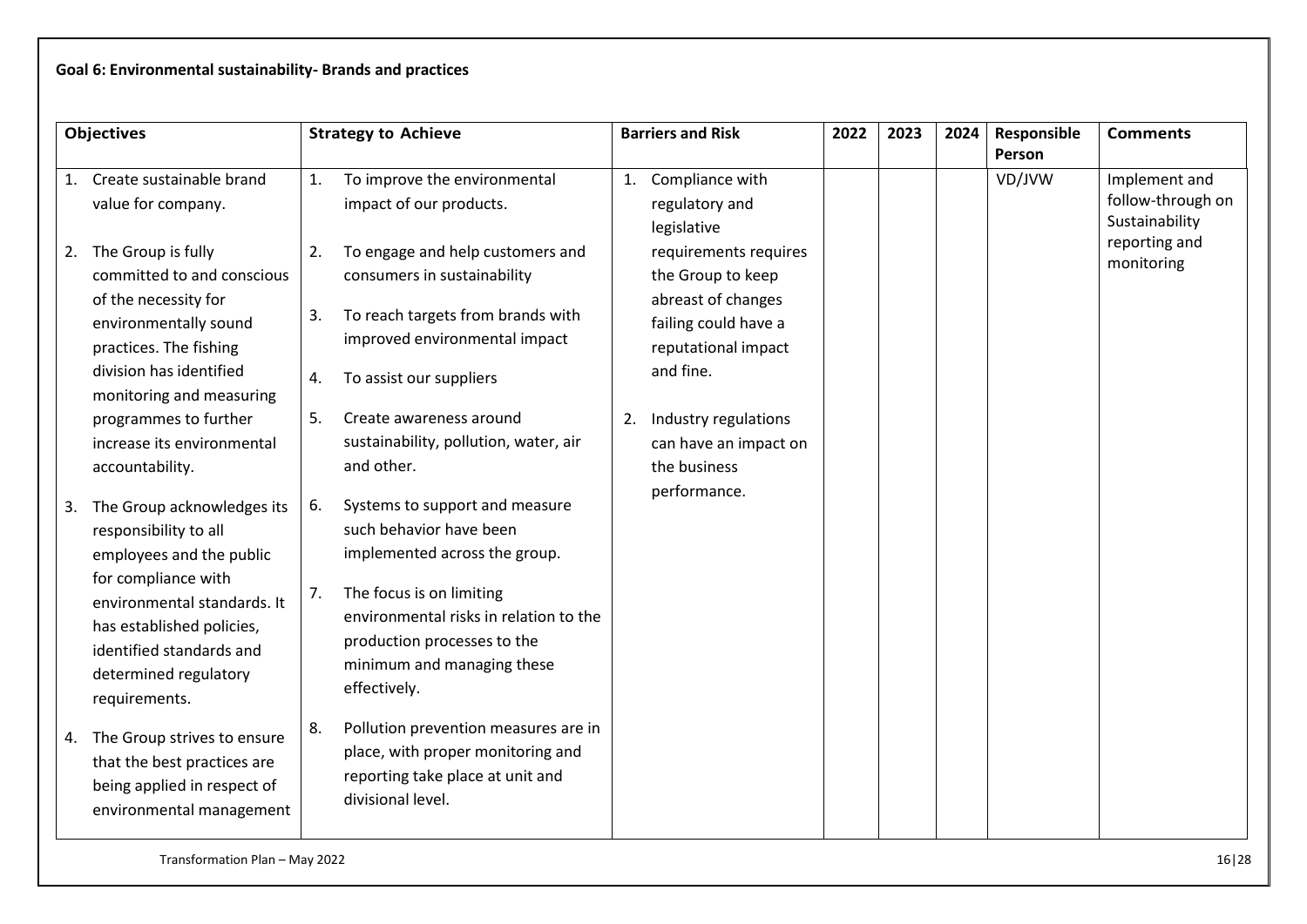| 9. | The diverse nature of the various     |  |
|----|---------------------------------------|--|
|    | businesses within the Group dictates  |  |
|    | the systems and processes for         |  |
|    | monitoring environmental              |  |
|    | governance are different and          |  |
|    | particular. Therefore, the respective |  |
|    | divisional management teams are       |  |
|    | responsible for the research of the   |  |
|    | best-practice process in each         |  |
|    | particular business as well as to     |  |
|    | ensure that these practices are       |  |
|    | implemented and monitored.            |  |
|    |                                       |  |
|    |                                       |  |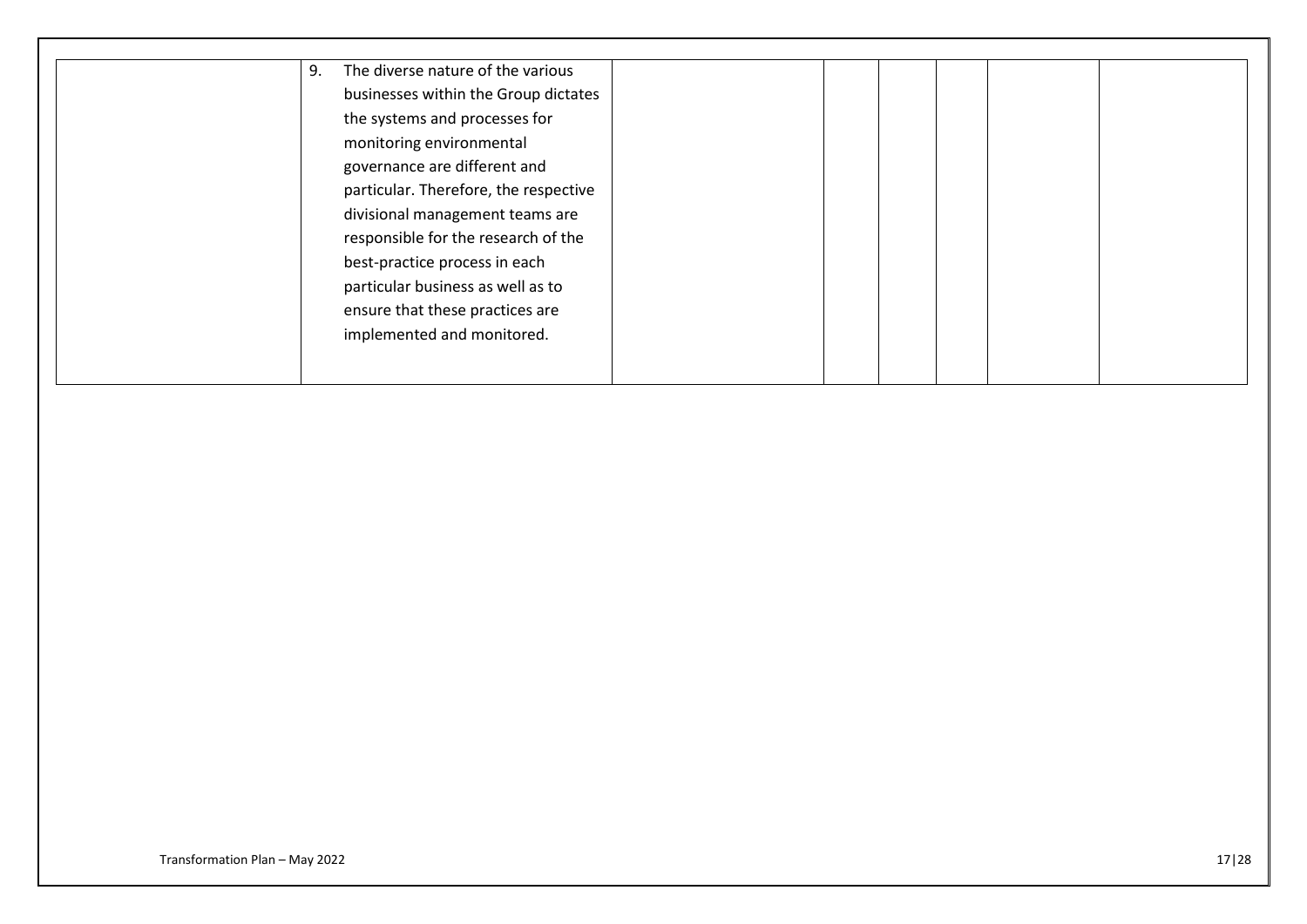|                                                                          | Goal 7 - Environmental sustainability - Resource stewardship                                                                               |                          |      |      |      |                       |                                                                                     |
|--------------------------------------------------------------------------|--------------------------------------------------------------------------------------------------------------------------------------------|--------------------------|------|------|------|-----------------------|-------------------------------------------------------------------------------------|
| <b>Objectives</b>                                                        | <b>Strategy to Achieve</b>                                                                                                                 | <b>Barriers and Risk</b> | 2022 | 2023 | 2023 | Responsible<br>Person | <b>Comments</b>                                                                     |
| Drive sustainable resource<br>management throughout our<br>supply chain. | 1. To be leaders in sustainability<br>in our various business units.<br>To drive sustainable energy,<br>2.<br>water, waste and packing use |                          |      |      |      | VD/JVW                | Implement and<br>follow-through on<br>Sustainability<br>reporting and<br>monitoring |
|                                                                          | To reduce dependence on<br>3.<br>volatile commodities like<br>energy and water                                                             |                          |      |      |      |                       |                                                                                     |
|                                                                          | To lower absolute GHG<br>4.<br>emissions via energy efficiency,<br>renewable energy and/or<br>offsets                                      |                          |      |      |      |                       |                                                                                     |
|                                                                          | To achieve Zero Waste:<br>5.<br>Reduce, Re-use or Recycle<br><b>Discarded Materials from</b><br><b>Product Manufacturing</b>               |                          |      |      |      |                       |                                                                                     |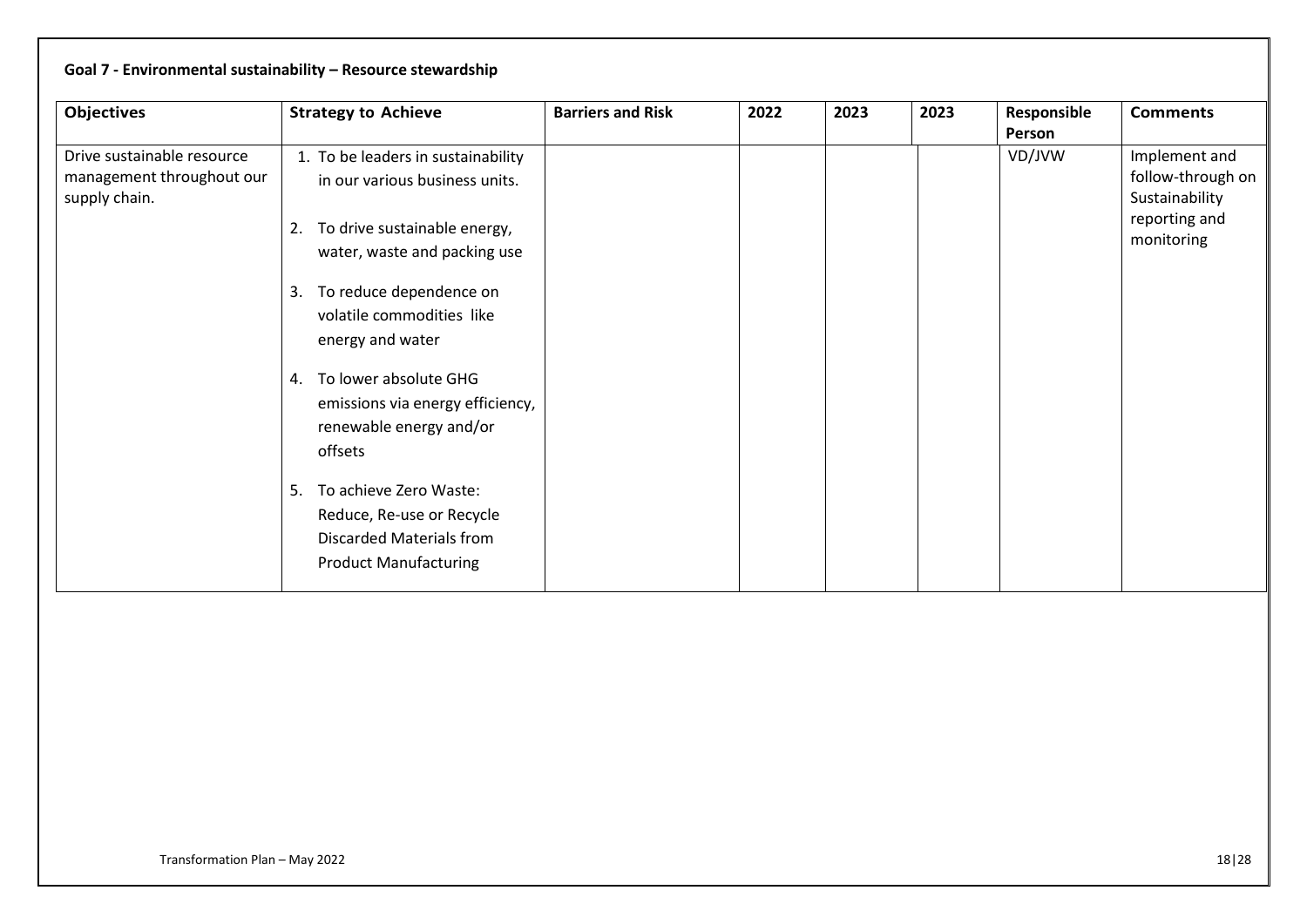|  | Goal 8 - Social sustainability stakeholders |  |
|--|---------------------------------------------|--|
|--|---------------------------------------------|--|

| <b>Objectives</b>                                                                                       | <b>Strategy to Achieve</b>                                                                                                                                                                                                                                                                                                                                                                                                                                                                                                                                                                                                                                                                                                                            | <b>Barriers and Risk</b>                                                                                              | 2022 | 2023 | 2024 | Responsible | <b>Comments</b>                                                                       |
|---------------------------------------------------------------------------------------------------------|-------------------------------------------------------------------------------------------------------------------------------------------------------------------------------------------------------------------------------------------------------------------------------------------------------------------------------------------------------------------------------------------------------------------------------------------------------------------------------------------------------------------------------------------------------------------------------------------------------------------------------------------------------------------------------------------------------------------------------------------------------|-----------------------------------------------------------------------------------------------------------------------|------|------|------|-------------|---------------------------------------------------------------------------------------|
|                                                                                                         |                                                                                                                                                                                                                                                                                                                                                                                                                                                                                                                                                                                                                                                                                                                                                       |                                                                                                                       |      |      |      | Person      |                                                                                       |
| Contribute to a sustainable society<br>through our own practices and<br>relationships with communities. | 1. To review the company's targeted<br>procurement strategy that promotes<br>broad-based economic<br>empowerment<br>To promote small and medium<br>2.<br>enterprise development<br>3. To assist wherever possible emerging<br>black and small enterprises to market<br>and distribute product<br>4. To assist wherever possible emerging<br>black and small enterprises to<br>develop and sustain professional<br>levels of business practice<br>5. To establish and implement other<br>appropriate social responsibility<br>policies, projects and processes that<br>have a positive impact on our<br>employees and communities<br>To align the focus of the of the<br>6.<br>company's social responsibility<br>programmes primarily to our areas of | 1. Not many, if any providers<br>are able to provide service<br>required.<br>Products required are<br>2.<br>imported. |      |      |      | Exco/HR     | Implement and<br>follow-though<br>on<br>Sustainability<br>reporting and<br>monitoring |
|                                                                                                         | operation with regard to products                                                                                                                                                                                                                                                                                                                                                                                                                                                                                                                                                                                                                                                                                                                     |                                                                                                                       |      |      |      |             |                                                                                       |
|                                                                                                         | and categories, geography and social<br>environment                                                                                                                                                                                                                                                                                                                                                                                                                                                                                                                                                                                                                                                                                                   |                                                                                                                       |      |      |      |             |                                                                                       |
|                                                                                                         |                                                                                                                                                                                                                                                                                                                                                                                                                                                                                                                                                                                                                                                                                                                                                       |                                                                                                                       |      |      |      |             |                                                                                       |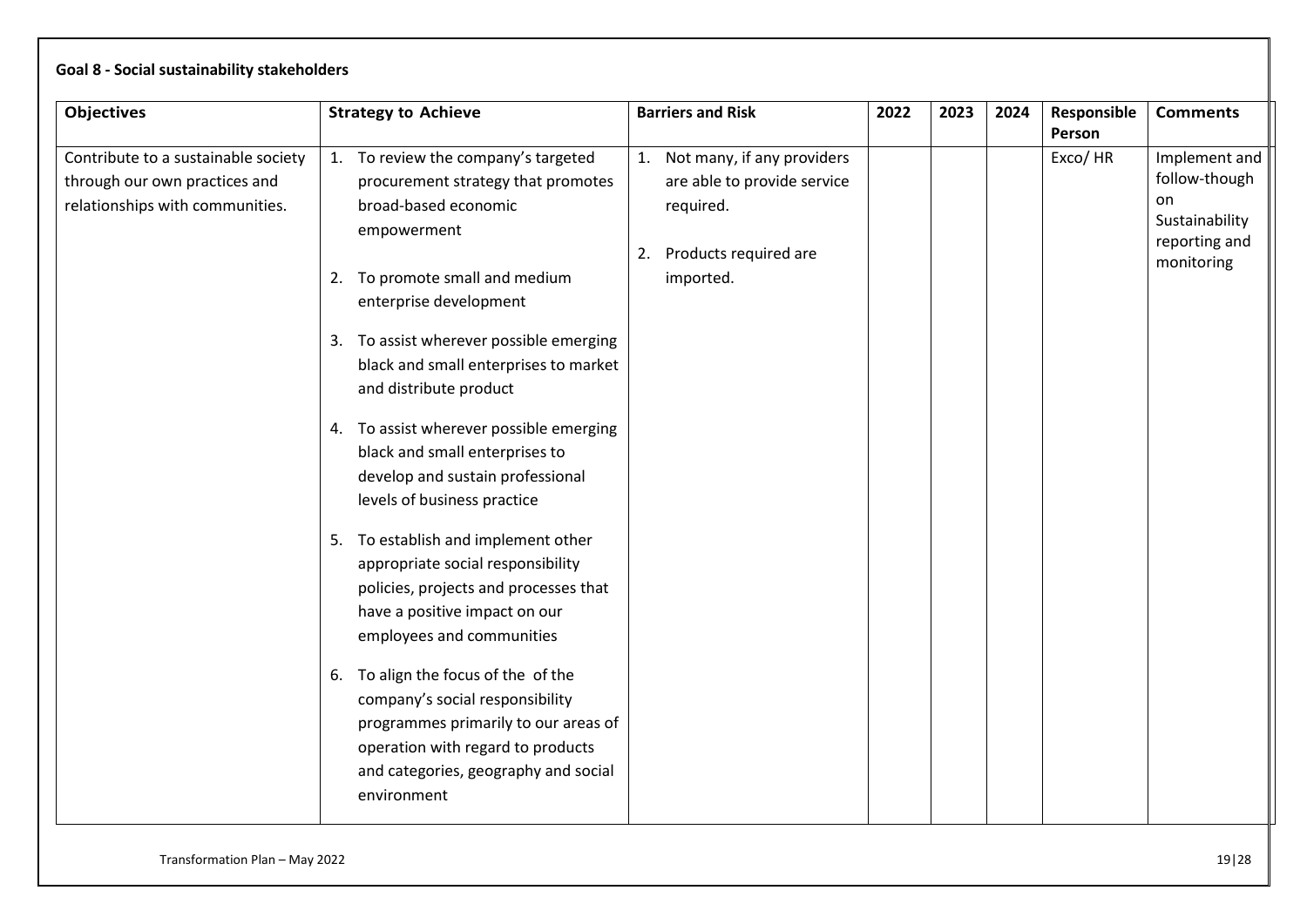| 7. To support sustainable, deserving   |
|----------------------------------------|
| and needy charitable and               |
| humanitarian causes to the best of     |
| our ability within our core projects   |
| that we invest in                      |
| 8. To promote and encourage the social |
| responsibility and charitable work     |
| and contributions by our employees     |
| 9. To review all employees benefits    |
| policies, programmes and procedures    |
| to ensure that it adds meaningful      |
| value to the lives of our employees    |
| and support our policy - TThe Way      |
| We Work                                |
| 10. To explore opportunities in        |
| transformation programmes with         |
| customers, suppliers and business      |
| partners in order to maximize          |
| opportunities and social and           |
| environmental impact                   |
| 11. To identify skills transfer        |
| opportunities with black, SMME and     |
| African emerging enterprises.          |
|                                        |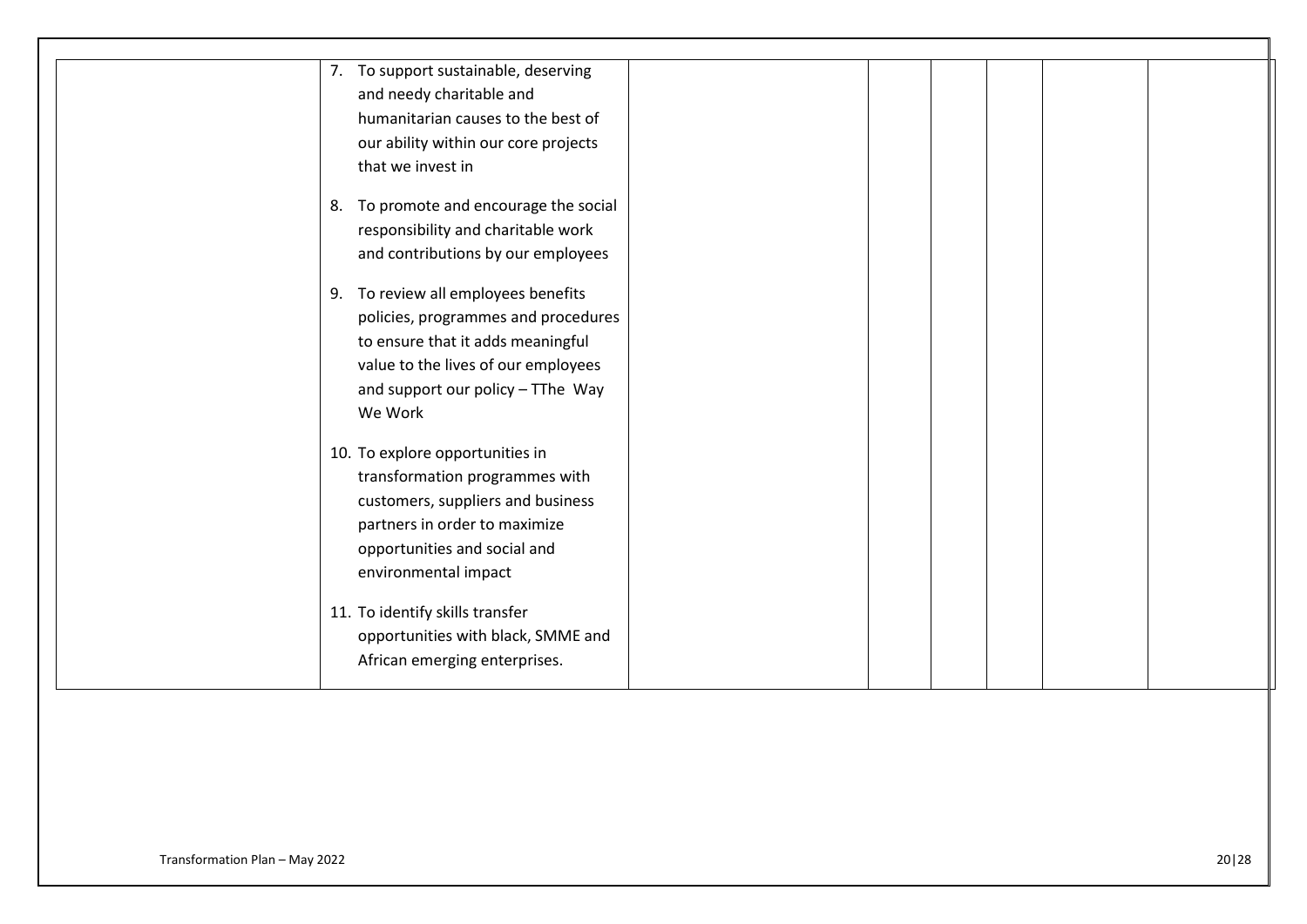## **Goal 9: Internal communication**

| <b>Objectives</b>                                                                                                                                                                                                                               | <b>Strategy to Achieve</b>                                                                                                                                                                                                                                                                                                                                                                                                                                                                                                                                                        | <b>Barriers and Risk</b> | 2022 | 2023 | 2024 | Responsible<br>Person | <b>Comments</b>                                                                                                                                                                                                                                                                               |
|-------------------------------------------------------------------------------------------------------------------------------------------------------------------------------------------------------------------------------------------------|-----------------------------------------------------------------------------------------------------------------------------------------------------------------------------------------------------------------------------------------------------------------------------------------------------------------------------------------------------------------------------------------------------------------------------------------------------------------------------------------------------------------------------------------------------------------------------------|--------------------------|------|------|------|-----------------------|-----------------------------------------------------------------------------------------------------------------------------------------------------------------------------------------------------------------------------------------------------------------------------------------------|
| Overcome barriers to<br>communication related to race,<br>gender, culture and status and to<br>encourage open, honest and<br>effective communication between<br>all people both individually and<br>within appropriate communication<br>forums. | To improve individual<br>1.<br>communication skills and practices at<br>all levels.<br>To encourage, maintain, establish<br>2.<br>appropriate channels of<br>communication and diverse<br>communication forums<br>To increase opportunities for<br>3.<br>meaningful dialogue between<br>employees and between employees<br>and leaders<br>To explore means to ensure greater<br>4.<br>participation in and use of various<br>channels of communication by all<br>employees<br>To improve evaluation of effective<br>5.<br>communication in the performance<br>management process. |                          |      |      |      | VD/JVW                | We work in an<br>environment<br>where we<br>encourage open<br>communication.<br>This is also due to<br>our flat Company<br>structure which<br>minimizes any<br>Bureaucracy.<br>We have the<br>relevant<br>structures/forums<br>that helps improve<br>communication i.e.<br>various committees |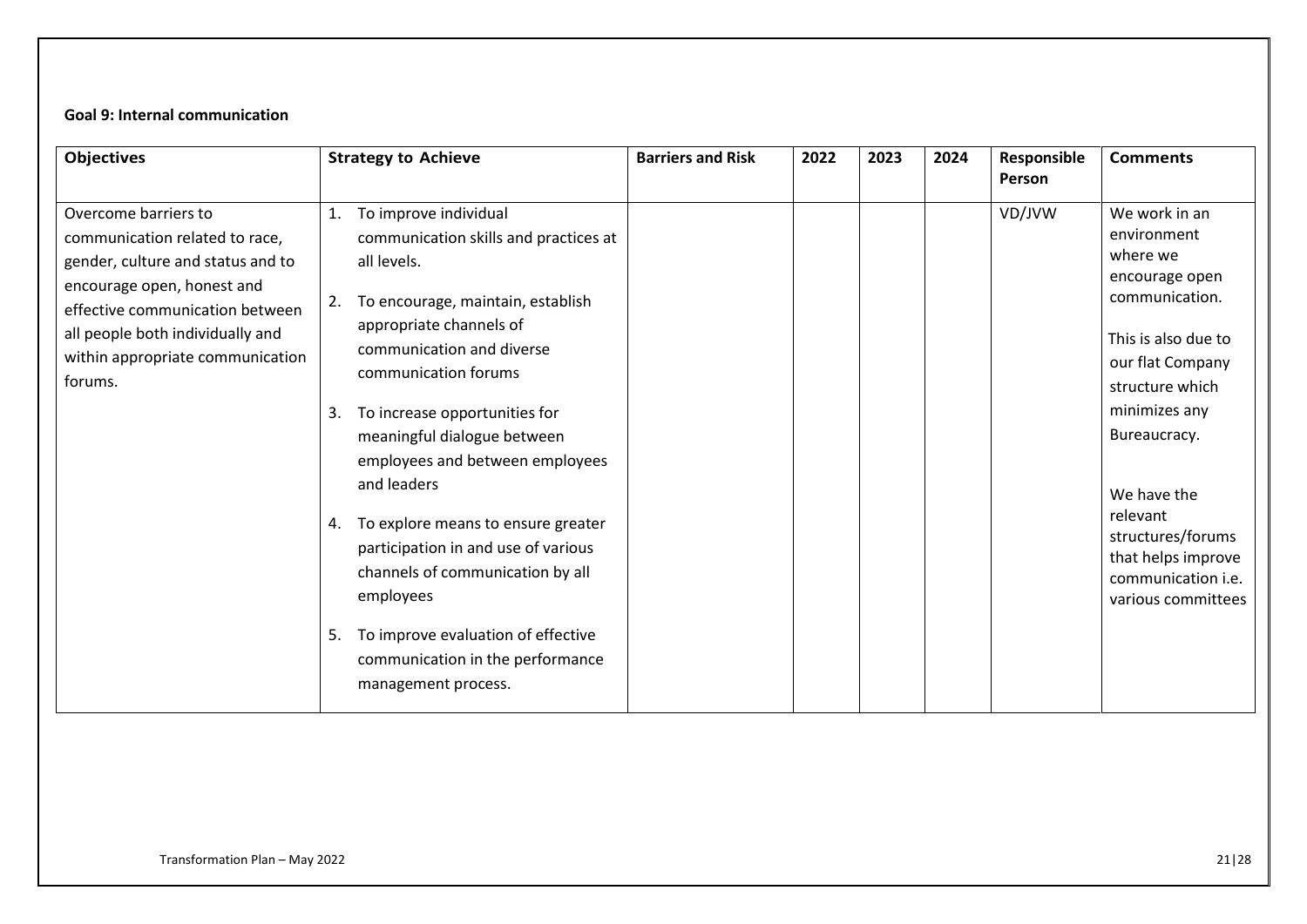# **Goal 10: Transformation Image and Profile**

| <b>Objectives</b>                                                                                                                       | <b>Strategy to Achieve</b>                                                                                                   | <b>Barriers and Risk</b>                                                         | 2022 | 2023 | 2024 | Responsible<br>Person | <b>Comments</b> |
|-----------------------------------------------------------------------------------------------------------------------------------------|------------------------------------------------------------------------------------------------------------------------------|----------------------------------------------------------------------------------|------|------|------|-----------------------|-----------------|
| Ensure that the company's image<br>and profile is aligned with its<br>transformation strategy and the<br>new and changing South African | To review the company image,<br>1.<br>profile and corporate marketing<br>strategy                                            | 1.<br>Negative media<br>could impact the<br>company's image,<br>brand reputation |      |      |      | VD/JVW/HR             |                 |
| and African environments.                                                                                                               | To communicate the transformation<br>2.<br>strategy and its achievements to all<br>stakeholders and the broader<br>community | and profile.<br>Suppliers may not<br>2.<br>want to engage with                   |      |      |      |                       |                 |
|                                                                                                                                         | To communicate the company's past<br>3.<br>and present contribution to<br>transformation                                     | the company due to<br>negative/untrue<br>media articles                          |      |      |      |                       |                 |
|                                                                                                                                         | To communicate and internally<br>4.<br>market this Charter                                                                   |                                                                                  |      |      |      |                       |                 |
|                                                                                                                                         | To enhance the internal and external<br>5.<br>profile of the company leadership                                              |                                                                                  |      |      |      |                       |                 |
|                                                                                                                                         | 6. To engage with customers and<br>suppliers and monitor what they are<br>doing in relation to transformation                |                                                                                  |      |      |      |                       |                 |
|                                                                                                                                         | 7. To align the company's<br>transformation strategy with the<br>marketing strategy                                          |                                                                                  |      |      |      |                       |                 |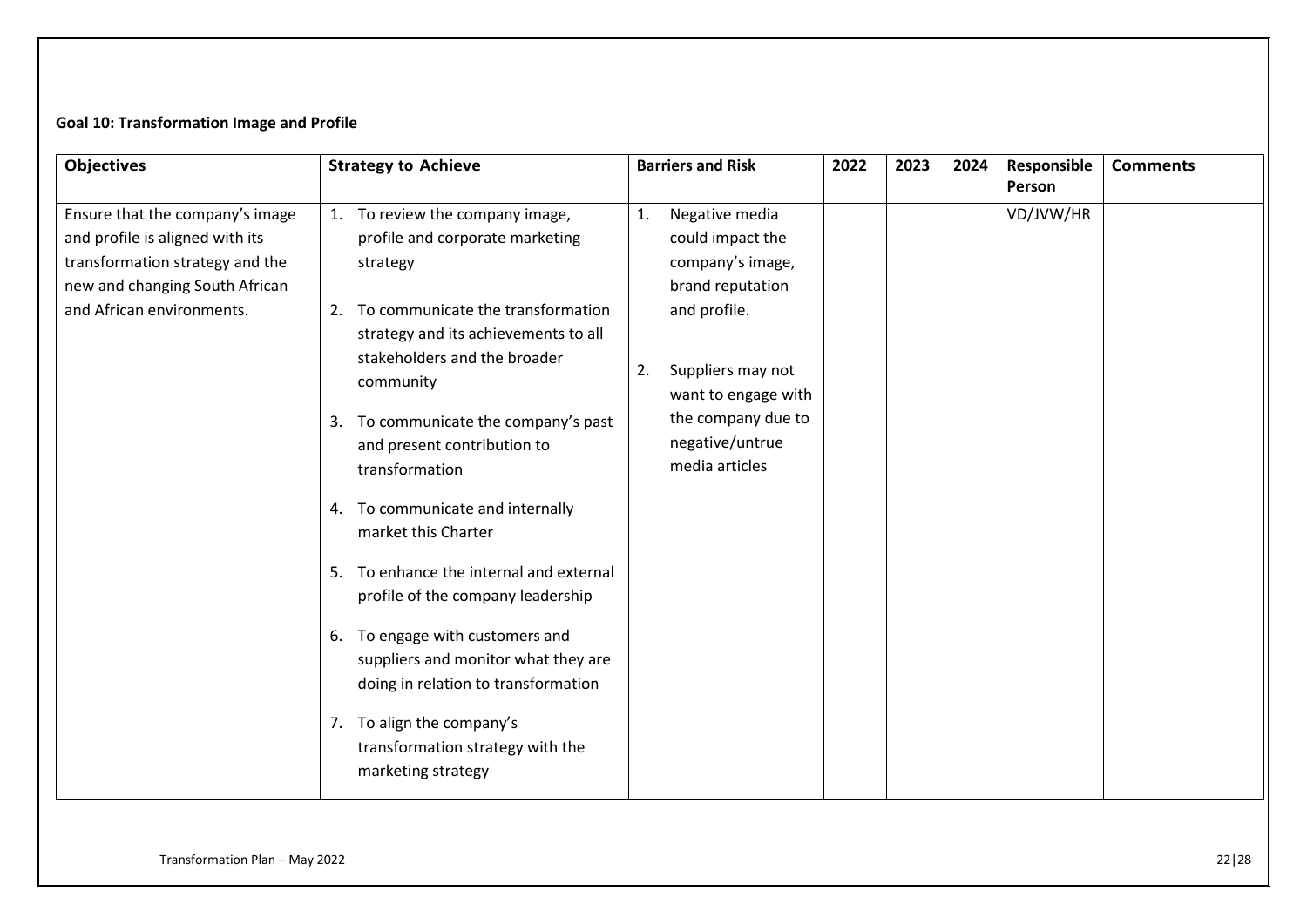| 8. To ensure that all forms of marketing |
|------------------------------------------|
| accurately reflect the changes           |
| wherever practical                       |
| 9. To train employees on how to market   |
| themselves and the company               |
| 10. To develop and apply measurable      |
| image and profile targets and criteria   |
| and to evaluate and monitor              |
| progress.                                |
|                                          |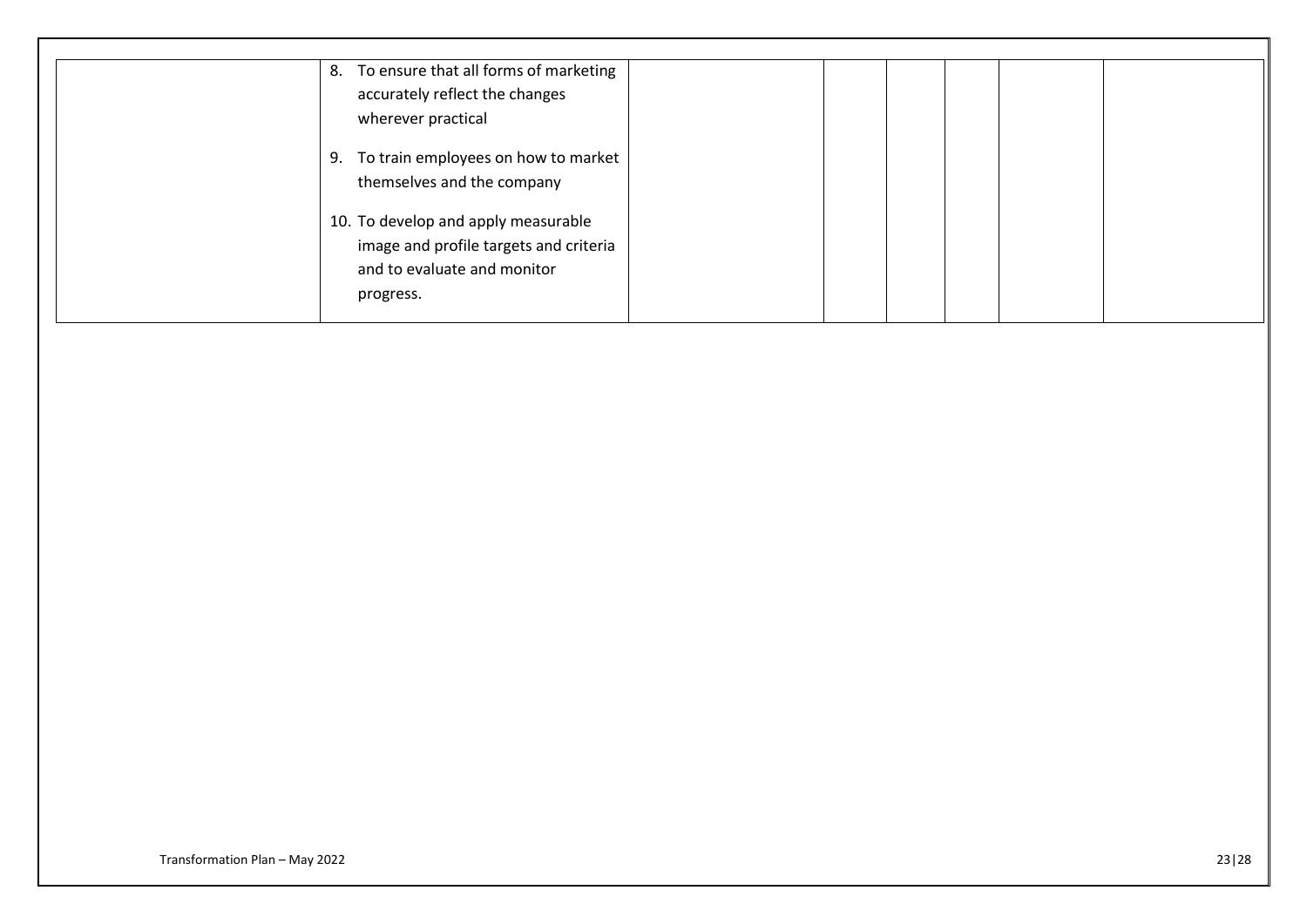| <b>Objectives</b>                                                                                                                            | <b>Strategy to Achieve</b>                                                                                                                                                                                                                                                   | <b>Barriers and Risk</b>                                                                               | 2022 | 2023 | 2024 | Responsible<br>Person | <b>Comments</b> |
|----------------------------------------------------------------------------------------------------------------------------------------------|------------------------------------------------------------------------------------------------------------------------------------------------------------------------------------------------------------------------------------------------------------------------------|--------------------------------------------------------------------------------------------------------|------|------|------|-----------------------|-----------------|
| Ensure communication and<br>collaboration with the company's<br>business partners and associates<br>with regard to sector<br>transformation. | To listen to and be responsive to<br>1.<br>the needs of existing and potential<br>customers, suppliers, users and<br>consumers, particularly in relation<br>to transformation<br>To establish transformation<br>2.<br>partnerships with business partners<br>and associates. | Business partners and<br>associates may not adhere<br>to our policies in relation<br>to transformation |      |      |      | VD/JVW                |                 |
|                                                                                                                                              | To comply with broad-based black<br>3.<br>economic empowerment and equity<br>legislation and charters and<br>maintain and develop a diverse<br>client base wherever possible.                                                                                                |                                                                                                        |      |      |      |                       |                 |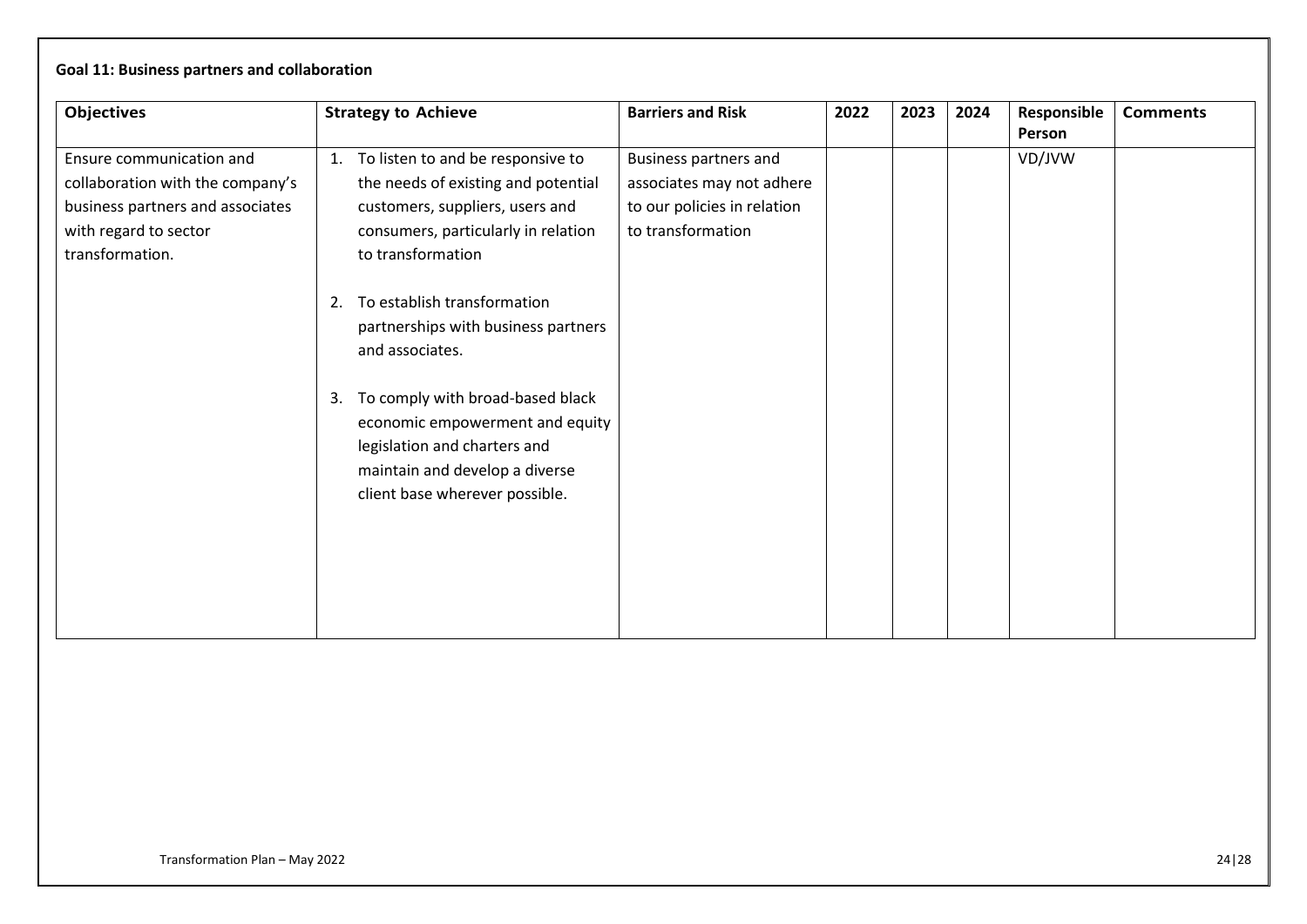### **5. EXECUTION AND IMPLEMENTATION**

The execution of the Transformation Plan has been delegated to the Human Resources Department by the Social, Ethics and Transformation Committee and will be the highpriority responsibility of the various business units' executives who will ensure its execution through senior and other levels of management.

Some of the subsidiaries in the Group may implement slightly different short, medium and long term action plans in terms of their goals and objectives but the overall Goals as set out above should still be incorporated into their plans.

## **6. IMPLEMENTATION**

Implementation plans and systems for monitoring and measuring progress towards the achievement of their goals and objectives, using both quantitative and qualitative indicators in a holistic, art and science based approach must be adapted.

## **7. MONITORING, TRACKING, REVIEW AND REPORTING BACK**

The Human Resources Department will on a regular basis monitor and review monitoring and tracking and will report back to the Social, Ethics and Transformation Committee.

The Social, Ethics and Transformation Committee will on a regular basis monitor, review and suggest changes to plans to the board on the progress of transformation within the Group.

## **8. EMPLOYMENT EQUITY MANAGEMENT**

All companies in the Group should have an Employment Equity Plan in place even though they are not required to submit such plan to the Department of Labour as this will assist in achieving the following objectives.

| <b>Objectives</b>                                                                                                                 | <b>Strategy to Achieve</b>                                                                                                                                                                                                                                | <b>Due Date</b> | <b>Responsible Person</b>                                         |
|-----------------------------------------------------------------------------------------------------------------------------------|-----------------------------------------------------------------------------------------------------------------------------------------------------------------------------------------------------------------------------------------------------------|-----------------|-------------------------------------------------------------------|
| Understand and extracting the value<br>of a diverse workforce, instead of<br>mere formal compliance with<br>statutory obligations | 1. Establish an EE Forum<br>that is representative of<br>the different levels in the<br>Group to monitor and<br>deliberate on EE matters<br>as well as to assist with<br>targets and goals<br>settings.<br>Discussion forums to<br>2.<br>create awareness | Ongoing         | HR/EE FORUM/<br>Social, Ethics and<br>Transformation<br>Committee |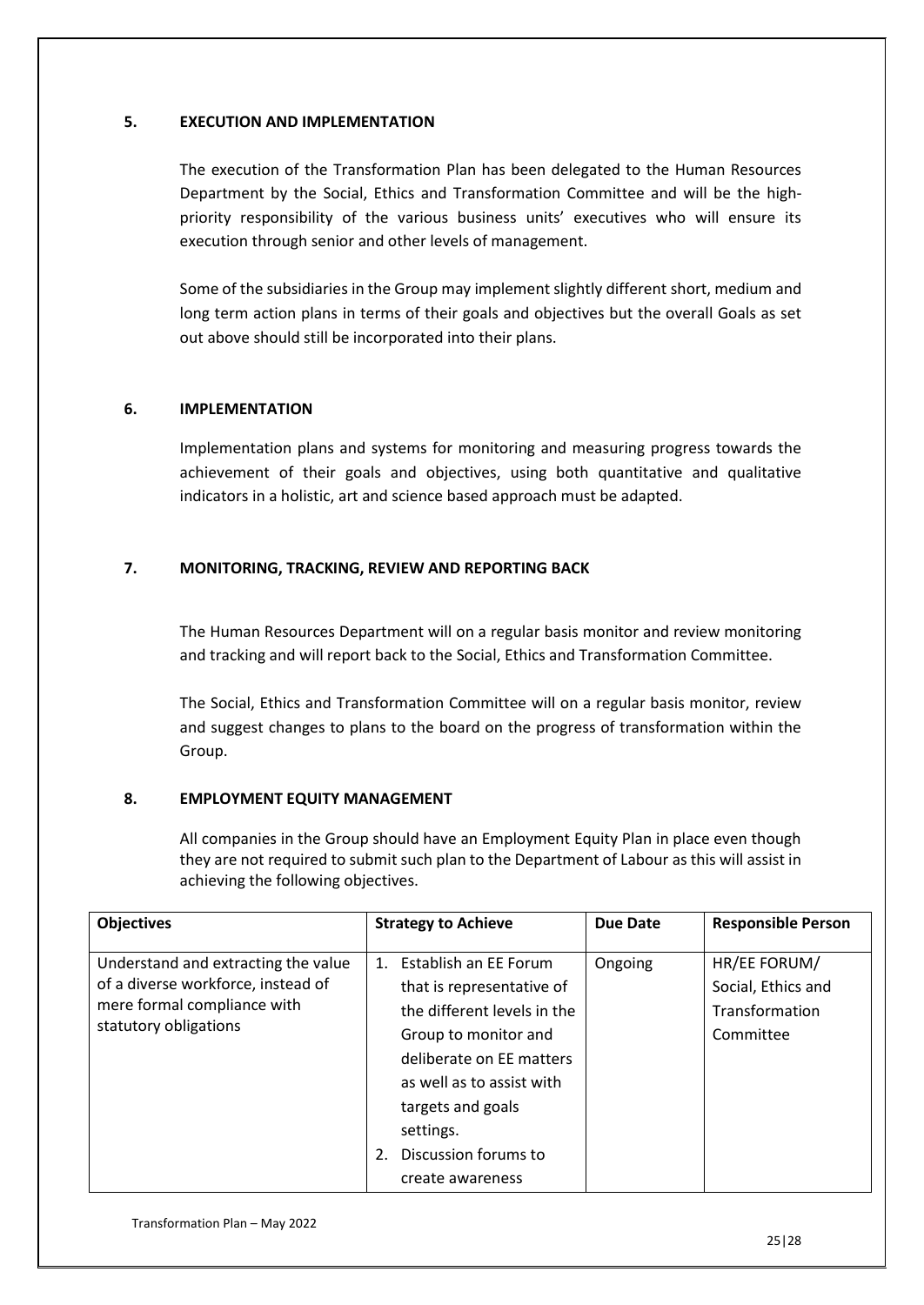|                                                                  | 3. Create a space where the<br>employment-based<br>aspirations of previously<br>disadvantaged<br>individuals and the fears<br>of previously advantaged<br>individuals can be dealt<br>with in a spirit of mutual<br>understanding and trust.                                                                                                                                                                                                                                                                                                                                                                                                                                            |         |           |
|------------------------------------------------------------------|-----------------------------------------------------------------------------------------------------------------------------------------------------------------------------------------------------------------------------------------------------------------------------------------------------------------------------------------------------------------------------------------------------------------------------------------------------------------------------------------------------------------------------------------------------------------------------------------------------------------------------------------------------------------------------------------|---------|-----------|
| Develop the Employment Equity Plan                               | 1. To develop and<br>implement the EE Plan<br>that provides the<br>following information:<br>1.1 Objectives for every<br>year<br>1.2 Affirmative action<br>measures that will be<br>implemented<br>1.3 In cases of<br>demographics<br>underrepresentation:<br>$\triangleright$ Numerical goals<br>to reach<br>$\triangleright$ Timetables<br>Strategies<br>≻<br>2. Timetables for annual<br>objectives<br>3. Duration of the plan<br>4. Procedures that will be<br>used to monitor and<br>evaluate the<br>implementation of the<br>plan<br>5. Dispute resolution<br>mechanisms for the plan<br>6. People responsible for<br>implementing the plan<br>7. Submit annual DOL(EE)<br>Report | Ongoing | <b>HR</b> |
| Develop policies and procedures to<br>support the Groups EE Plan | 1. Develop clear policies<br>and procedures to<br>support the EE Plan                                                                                                                                                                                                                                                                                                                                                                                                                                                                                                                                                                                                                   |         |           |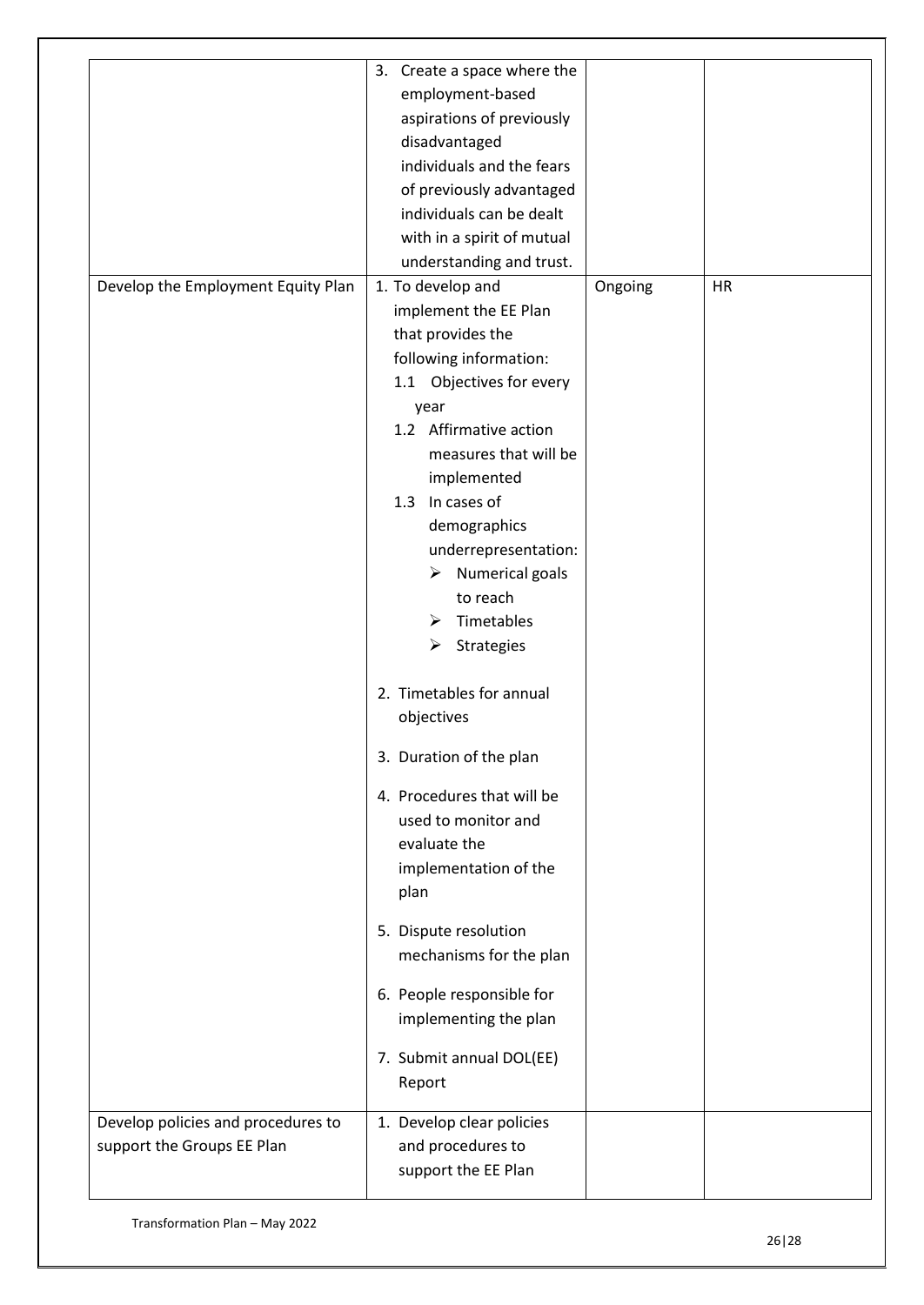|                                                                                  | 2. Communicate and<br>educate staff of the<br>policy and procedures<br>relating to the EE Plan                                             |         |                        |
|----------------------------------------------------------------------------------|--------------------------------------------------------------------------------------------------------------------------------------------|---------|------------------------|
| Talent strategy for recruiting<br>nurturing and retaining a diverse<br>workforce | Targeted recruitment<br>1.<br>process to include all EE<br>categories and<br>specialized field.                                            | Ongoing | HR                     |
|                                                                                  | Develop a clear strategy<br>2.<br>for the Group to<br>increase diversity among<br>the different levels.                                    |         |                        |
|                                                                                  | 3. Develop specific<br>strategy to recruit young<br>black woman.                                                                           |         |                        |
|                                                                                  | 4. Promote regular<br>professional<br>development<br>opportunities for all<br>staff.                                                       |         |                        |
|                                                                                  | Develop a retention plan<br>5.<br>to improve the retention<br>of designated groups<br>and also improve<br>satisfaction with<br>performance |         |                        |
|                                                                                  | Implement mentorship<br>6.<br>programmes to ensure<br>development and<br>growth of staff.                                                  |         |                        |
|                                                                                  | Implement a Staff<br>7.<br>Wellness programme                                                                                              |         |                        |
| Substantive exit interviews to<br>determine reasons for staff<br>resignation     | Regular reports and<br>prevention strategies in<br>cases of cultural integration<br>problems                                               | Ongoing | HR/Department<br>Heads |

## **Performance Management**

Transformation Plan – May 2022